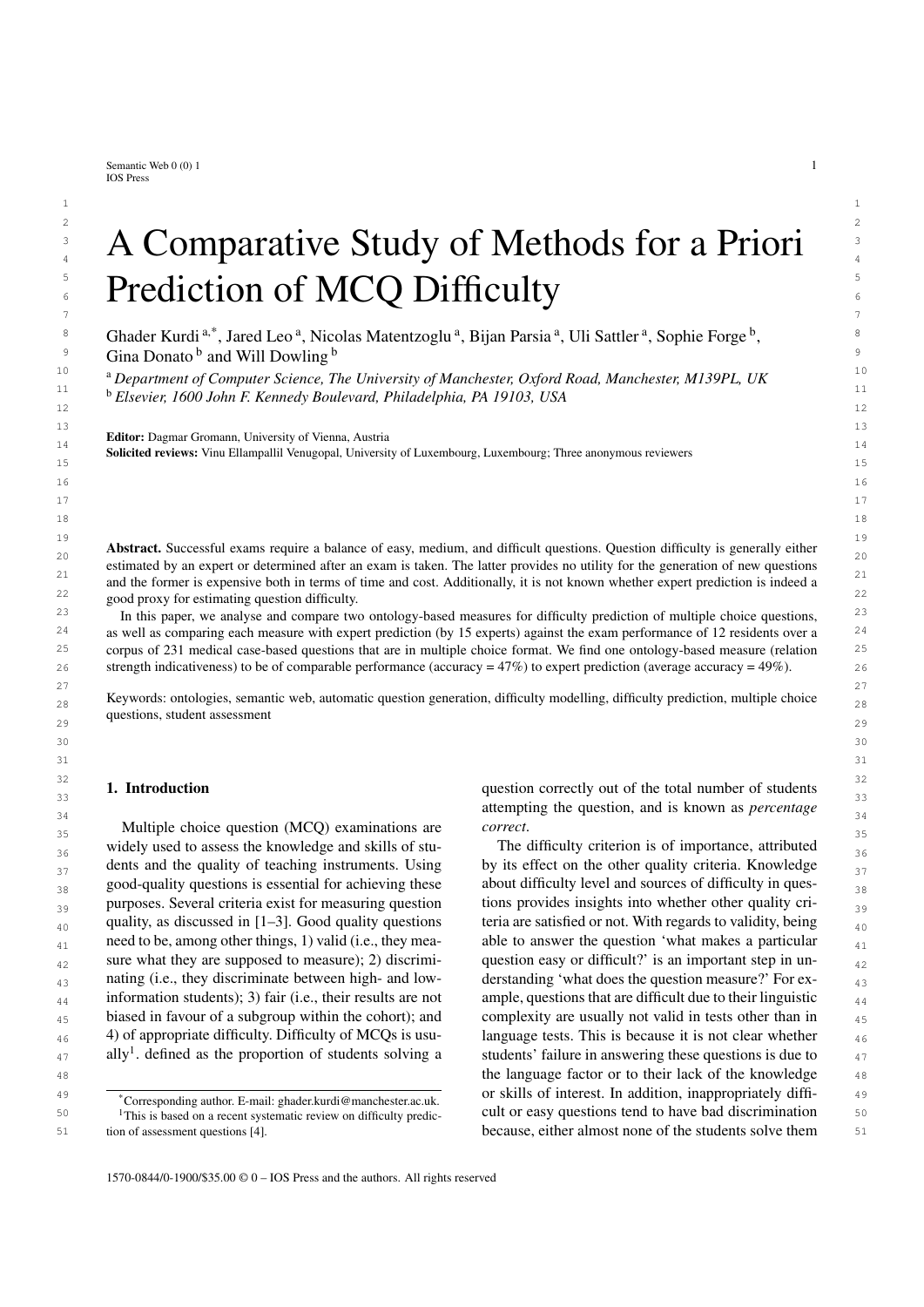1 or all of the students solve them correctly. Finally, the performance is used as a gold standard for which ex-2 difficulty level of questions is a major determinant of pert prediction (available from [8]) as well as the pre-3 3 the fairness of exams, especially when different exam <sup>4</sup> forms are used (equally difficult forms are needed) or This allows us to validate our measures and determine <sup>5</sup> when question selection is allowed (equally difficult whether they are suitable for replacing expert estima-<sup>6</sup> questions are needed). when question selection is allowed (equally difficult questions are needed).

<sup>7</sup> While information about the difficulty of questions This paper aims to address the following research <sup>7</sup> <sup>8</sup> is essential for designing exams, percentage correct questions: <sup>9</sup> can only be retrospectively determined. Traditional **PO 1.1 Contained.** The contained of the set of the set of the set of the set of the set of the set of the set of the set of the set of the set of the set of the set  $10$  means of estimating difficulty are by obtaining it from  $NQ1$ . How accurate is expert prediction of difficulty <sup>11</sup> previous administrations of the questions, if previous against student performance? <sup>12</sup> statistics are available, or by relying on experts' esti-<br> **Example 3** + How well do experts perform in comparison <sup>13</sup> mation, which is usually the case in small-scale exams. to guessing?

<sup>14</sup> With recent advances in automated procedures for  $_{\rm BOP}$ . How accurate are automatic difficulty prediction 15 generating questions  $[5-11]$  $[5-11]$ , allowing the ability to  $(ADP)$  methods against student performance?  $16$  generate a huge number of new questions, the need for  $(16)$  methods against station performance: <sup>17</sup> measures that approximate prospective difficulty be-<br><sup>47</sup> \* How well does each method perform in <sup>18</sup> comes ever more vital. These measures can be incor-<br><sup>18</sup> comparison to guessing? <sup>19</sup> porated into the generation process allowing the gen-<br>
\* How well does each method perform in <sup>19</sup> <sup>20</sup> eration of questions with the desired difficulty (satis-<br> **eration** of questions with the desired difficulty (satis-<br> **eration** of questions with the desired difficulty (satis-<sup>21</sup> fying the needs of exam developers) or, at least, with  $*$  How well does each method perform in <sup>21</sup> <sup>22</sup> appropriate difficulty (filtering inappropriately easy comparison to domain experts? 23<br>and difficult questions). Furthermore, organising auto-<br> $W_1$  alleged difficulty information for 221 auto-24 24 We collected difficulty information for 231 ques- $25$  25  $\mu$  200  $\mu$  25  $\mu$  25  $\mu$  25  $\mu$  25  $\mu$  25  $\mu$  25  $\mu$  25  $\mu$  25  $\mu$  25  $\mu$  25  $\mu$  25  $\mu$  25  $\mu$  25  $\mu$  25  $\mu$  25  $\mu$  25  $\mu$  25  $\mu$  25  $\mu$  25  $\mu$  25  $\mu$  25  $\mu$  25  $\mu$  25  $\mu$  25  $\mu$  25  $\mu$ 26 a cohort of 12 residents. Similar to studies conducted  $\frac{26}{12}$  residents. Similar to studies conducted 26 27 and the difficulty of the domains  $27$  and  $27$  and  $27$  and  $27$  and  $27$  and  $27$  and  $27$  and  $27$  and  $27$  and  $27$  and  $27$  and  $27$  and  $27$  and  $27$  and  $27$  and  $27$  and  $27$  and  $27$  and  $27$  and  $27$  and  $27$ 28 28 of case-based MCQs was moderately predicted by do- $29$  29  $29$  2011. porated into the generation process allowing the gengenerated questions by difficulty will reduce exam developers' efforts in sorting through, and trying to predict the difficulty of, a large number of questions. Finally, reliable predictive measures will allow moving progress toward the goal of generating exams automatically.

 $\frac{31}{2}$   $\frac{1}{2}$  distinct models are moshing learning head empresses. parable performance to experts (accuracy = 47%) and  $\frac{31}{2}$ <sup>32</sup> 32 **10000 COVID-1000** 11 171 that bays margly been to represent an economical alternative. <sup>32</sup>  $\frac{33}{3}$  33  $\frac{1}{3}$  33  $\frac{1}{3}$  33  $\frac{1}{3}$  33  $\frac{1}{3}$  33  $\frac{1}{3}$  33  $\frac{1}{3}$  33  $\frac{1}{3}$  33  $\frac{1}{3}$  33  $\frac{1}{3}$  33  $\frac{1}{3}$  33  $\frac{1}{3}$  33  $\frac{1}{3}$  33  $\frac{1}{3}$  33  $\frac{1}{3}$  35  $\frac{1}{3}$  35  $\frac{1}{3}$  35  $\frac{34}{25}$  posed to prediction. Existing cross-validated mod-<br> $\frac{34}{25}$  posed to prediction. Existing cross-validated mod-<br> $\frac{34}{25}$  Dser studies in the medical domain investigating posed to prediction. Existing cross-validated mod-<br> $\frac{35}{35}$  User studies in the medical domain investigating  $\frac{35}{35}$  $\frac{36}{36}$  els that have been developed for prediction [18–20] the predictive performance of domain expert and  $\frac{36}{36}$  $37$  are highly domain-specific which limit their utility. automated ontology-based measures; However, in a prior work [7, 8], we have developed  $\overline{a}$   $\overline{a}$  A detailed analysis of the performance of ontology- $_{39}$  two ontology-derived measures which are based on a based measures for difficulty prediction that  $_{39}$ The majority of existing automatic difficulty prediction models are machine-learning based approaches [see, for example, [14–](#page-14-5)[17\]](#page-15-0) that have merely been used for finding correlations in existing data as opels that have been developed for prediction [\[18](#page-15-1)[–20\]](#page-15-2) are highly domain-specific which limit their utility. However, in a prior work [\[7,](#page-14-6) [8\]](#page-14-7), we have developed two ontology-derived measures which are based on a domain-independent model of difficulty.

 $\frac{41}{41}$  Since the aforementioned ontology-based measures that need to be considered in evaluating the per-<sup>42</sup> have neither been evaluated thoroughly nor compared formance of similar measures; and <sup>42</sup> to each other in a systematic way, we continue the  $\overline{A}$  and  $\overline{A}$  and  $\overline{A}$  and  $\overline{A}$  and  $\overline{A}$  and  $\overline{A}$  and  $\overline{A}$  and  $\overline{A}$  and  $\overline{A}$  and  $\overline{A}$  and  $\overline{A}$  and  $\overline{A}$  and  $\overline{A}$  and 44 work we carried on [7, 8] by evaluating the perfor-<br>which 92 were answered by at least 10 partici-<sub>45</sub> mance of the previously proposed measures. Specif- pants) annotated with percentage correct and ex- $_{46}$  ically, we extend our work by collecting data about pert prediction that can be used for testing the per-47 student performance on a set of auto-generated ques-<br>formance of new approaches to difficulty predic-Since the aforementioned ontology-based measures to each other in a systematic way, we continue the work we carried on [\[7,](#page-14-6) [8\]](#page-14-7) by evaluating the performance of the previously proposed measures. Specifically, we extend our work by collecting data about student performance on a set of auto-generated ques-

performance is used as a gold standard for which expert prediction (available from [\[8\]](#page-14-7)) as well as the prediction of ontology-based measures are compared to. This allows us to validate our measures and determine

This paper aims to address the following research questions:

- RQ1: How accurate is expert prediction of difficulty against student performance?
	- \* How well do experts perform in comparison to guessing?
- RQ2: How accurate are automatic difficulty prediction (ADP) methods against student performance?
	- \* How well does each method perform in comparison to guessing?
	- comparison to the other method? and
	- \* How well does each method perform in comparison to domain experts?

<sup>30</sup> <sup>the</sup> automated measure proposed in [\[8\]](#page-14-7) to be of com-<sup>30</sup>

- <span id="page-1-1"></span>
- $_{40}$  domain-independent model of difficulty.  $_{40}$  show, by example, the minimum set of criteria  $_{40}$ formance of similar measures; and
- $_{48}$  tions that were validated in [\[8\]](#page-14-7). The data about student tion.<sup>3</sup>. tion.[3](#page-1-1) .

<span id="page-1-0"></span><sup>51</sup> the reader is referred to the systematic reviews reported in [\[12,](#page-14-8) [13\]](#page-14-9). of-Methods-for-a-Priori-Prediction-of-MCQ-Difficulty-dataset 51 <sup>3</sup>Available at: https://github.com/grkurdi/A-Comparative-Studyof-Methods-for-a-Priori-Prediction-of-MCQ-Difficulty-dataset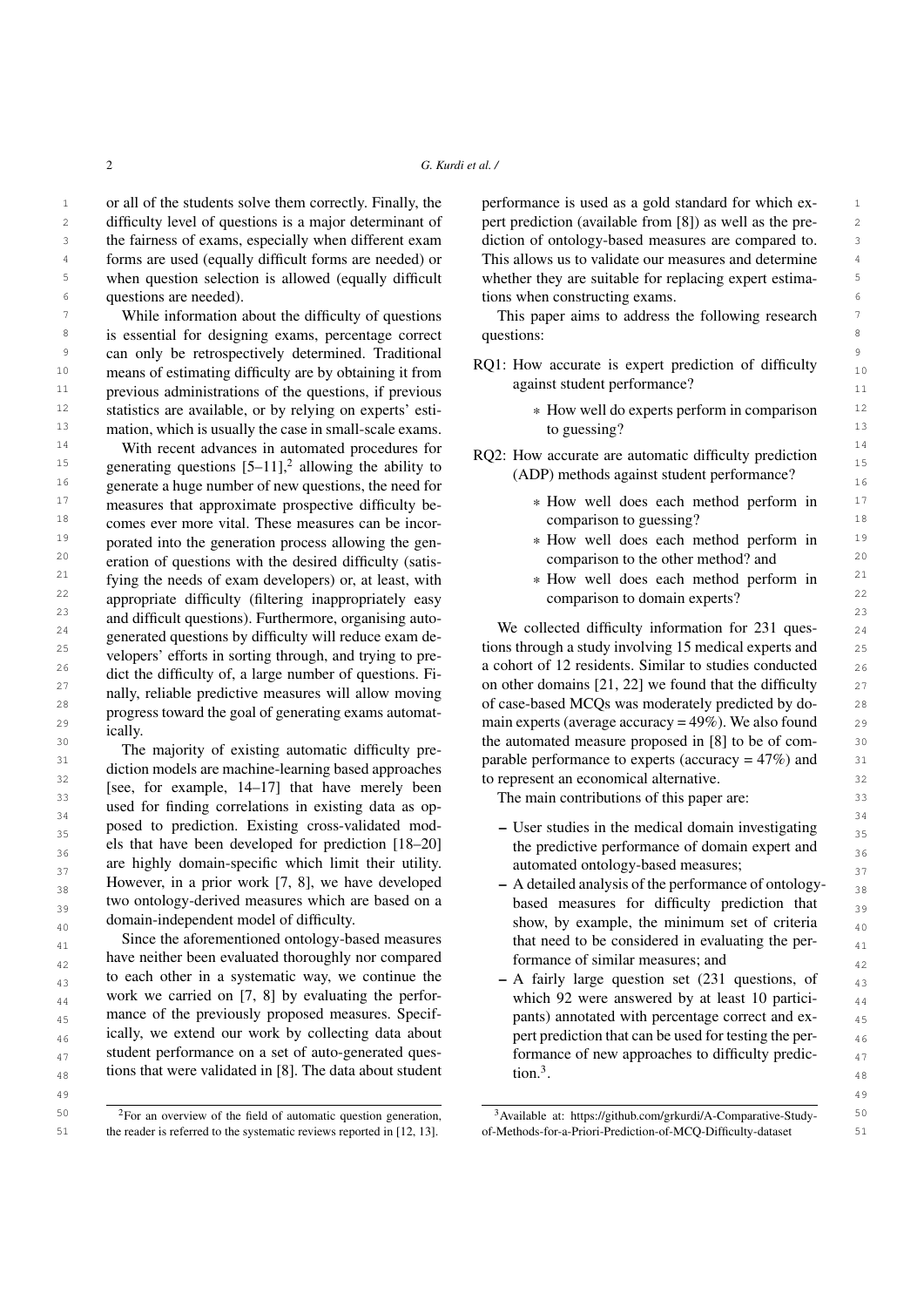# 2. Background

# *2.1. Multiple choice questions*

MCQs consist of two components:

- The *stem*: a textual element that represents a problem to be solved, possibly accompanied by supplementary elements such as tables or graphs;
- $10$  10  $\mu$  10  $\mu$  10  $\mu$  10  $\mu$  10  $\mu$  10  $\mu$  10  $\mu$  10  $\mu$  10  $\mu$  10  $\mu$  10  $\mu$  10  $\mu$  10  $\mu$  10  $\mu$  10  $\mu$  10  $\mu$  10  $\mu$  10  $\mu$  10  $\mu$  10  $\mu$  10  $\mu$  10  $\mu$  10  $\mu$  10  $\mu$  10  $\mu$  10  $\mu$  10  $\mu$  – The *options*: a set of alternatives to select from. Standard MCQs, known as single response questions, have one correct option (known as the *key*) and three or four incorrect options (the *distractors*) [\[23\]](#page-15-5). Another popular type of MCQs, known as multiple response questions, have at least two keys. Distractors are added so that the number of options typically sums to four or five.

<sup>18</sup> Writing high-quality MCQs is known to be chal- mental evaluation of the performance of difficulty pre-<sup>19</sup> lenging and expensive. The challenges faced by exam diction. The automatic measures compared in this pa-<sup>20</sup> developers are apparent from the low quality of MCQ per represent existing, domain non-specific measures <sup>20</sup>  $21$  examinations as indicated by several studies investi- of MCO difficulty. Other measures are either variants  $21$ 22 gating their quality. For example, the authors of  $[24-$  of the similarity approach [39], designed for questions 22 <sup>23</sup> [28\]](#page-15-7) found more than 50% of investigated MCQs to with other response formats, or categorised by being <sup>23</sup> <sup>2[4](#page-2-0)</sup> contain at least one item writing flaw.<sup>4</sup> Other studies domain- or question-specific [18, 19, 37, 40]. 25 25 [\[29–](#page-15-8)[31\]](#page-15-9) reported that the percentage of MCQs with 26 all their distractors being considered functional<sup>[5](#page-2-1)</sup> is low 2.2.1. Case-based question generation 26 27 (between 5% and 23%) Writing high-quality MCQs is known to be chal-(between 5% and 23%).

# *prediction*

33 constructing high-quality MCOs, automated approaches study [\[8\]](#page-14-7), we tackled the generation of medical case-<br>33 <sup>34</sup> for question generation have come into play. Ontolo-<br><sup>34</sup> for questions (see question Q2) using a large medi-<sup>35</sup> gies have been increasingly used, in research contexts, cal ontology. What is interesting about these questions 36 as a source for automatic generation of questions [5 | is that they are widely used in medical education and 36 37 9]. We attribute their increased use to the following that answering these questions requires more than just 37 <sup>38</sup> reasons. The first reason is the availability of ontolo- recall of information [\[42](#page-15-18)[–44\]](#page-16-0). From a computational <sup>38</sup> <sup>39</sup> gies with potential educational value. These ontolo-<br><sup>39</sup> point of view, the complex structure of their stems, <sup>40</sup> gies contain exact facts and represent domains of in-<br>consisting of multiple concepts, introduces additional <sup>41</sup> terest precisely and non-ambiguously in a machine-<br><sup>41</sup> terest precisely and <sup>41</sup>  $42$  processable way. Besides that, ontologies are sup-<br>understanding the role they play in question difficulty.  $42$ <sup>43</sup> ported by standard reasoning services and the develop- The generation approach was evaluated through expert <sup>43</sup> <sup>44</sup> ment of further supporting tools and services is an ac-<br><sup>44</sup> ment of further supporting tools and services is an ac-<sup>45</sup> tive research area. Another reason is that, compared to cialities. More details on the set of generated questions <sup>45</sup> <sup>46</sup> texts, the process of finding good distractors is easier. will be given in Sections 4.1.2 and 4.2.2. 47 47 Given the challenges faced by test developers in constructing high-quality MCQs, automated approaches for question generation have come into play. Ontologies have been increasingly used, in research contexts, as a source for automatic generation of questions [\[5–](#page-14-3) [9\]](#page-14-10). We attribute their increased use to the following reasons. The first reason is the availability of ontologies with potential educational value. These ontologies contain exact facts and represent domains of interest precisely and non-ambiguously in a machineprocessable way. Besides that, ontologies are supported by standard reasoning services and the development of further supporting tools and services is an active research area. Another reason is that, compared to

1 **2. Background** 2. **Background** 2. **Background** 2. **As an example, consider the question 'Which city is 1** 2 2 located in the UK?', generated from a Wikipedia[6](#page-2-2) ar-3 2.1. Multiple choice questions ticle about the United Kingdom. The cities mentioned 3 4 4 in the articles are most likely to be UK cities. Even if a 5 **ICO MCO S S ICO S S ICO S ICO S ICO S ICO EXECUTE: ICO EXECUTE: ICO EXECUTE: EXECUTE: EXECUTE: EXECUTE: EXECUTE: EXECUTE: EXECUTE: EXECUTE: EXECUTE: EXECUTE: EXECU** <sup>6</sup> 11. The start is to true claiment that represents a probability which is important in deciding whether it serves its  $\frac{1}{2}$  intended purpose as a distractor, cannot be found in  $\frac{1}{2}$  8  $\frac{1}{2}$  8  $\frac{1}{2}$  8  $\frac{1}{2}$  8  $\frac{1}{2}$  8  $\frac{1}{2}$  8  $\frac{1}{2}$  8  $\frac{1}{2}$  8  $\frac{1}{2}$  8  $\frac{1}{2}$  8  $\frac{1}{2}$  8  $\frac{1}{2}$  8  $\frac{1}{2}$  8  $\frac{1}{2}$  8  $\frac{1}{2}$  8  $\frac{1}{2}$  8  $\frac{1}{2}$  8  $\frac{1}{2}$  8  $\frac{1$ 9 9 9 9 100 percent with the state of percent with the reader is and the reader is  $\frac{1}{2}$  automatic question generation methods, the reader is

11 11 One point worth mentioning is that underlying dif-12 12 ficulty models are not part of most existing question 13 13 generation approaches. According to Alsubait [\[13\]](#page-14-9), 14 14 apart from the similarity-based approach (outlined in <sup>15</sup><br><sup>15</sup> 15 15 16tractors are added so that the number of Section [3.1\)](#page-3-0), only two question generation approaches 16 16 [\[37,](#page-15-13) [38\]](#page-15-14) take into account generating questions with 17 17 controlled difficulty but without providing an experidiction. The automatic measures compared in this paper represent existing, domain non-specific measures of MCQ difficulty. Other measures are either variants of the similarity approach [\[39\]](#page-15-15), designed for questions with other response formats, or categorised by being domain- or question-specific [\[18,](#page-15-1) [19,](#page-15-16) [37,](#page-15-13) [40\]](#page-15-17).

# *2.2.1. Case-based question generation*

28 28 tion approaches is the simplicity of the generated ques-29 29 *2.2. Ontology-based MCQ generation and difficulty* 30 *prediction* **1999 1999 1999 1999 1999 1999 1999 1999 1999 1999 1999 1999 1999 1999 1999 1999 1999 1999 1999 1999 1999 1999 1999 1999 1999 1999 1999 1999 1999 19** 31 31 of information, and structure, with generated stems in <sup>32</sup> Given the challenges faced by test developers in [\[5,](#page-14-3) [7,](#page-14-6) [9\]](#page-14-10) containing at most two concepts. In a recent <sup>32</sup> tions in terms of both cognitive level, $\frac{7}{7}$  $\frac{7}{7}$  $\frac{7}{7}$  with the ma-will be given in Sections [4.1.2](#page-5-0) and [4.2.2.](#page-7-0)

<sup>48</sup> 48 <sup>4</sup>Violations of best practices as suggested in MCQ-writing guide-<sup>4</sup>Violations of best practices as suggested in MCQ-writing guide-<br><sup>49</sup><br> $\frac{49}{48}$ <br>Family 261 lines.

<span id="page-2-1"></span><span id="page-2-0"></span><sup>5</sup>Functional distractors are those selected by at least 5% of examinees [\[30,](#page-15-10) [32,](#page-15-11) [33\]](#page-15-12).

<span id="page-2-3"></span><span id="page-2-2"></span>[<sup>\[34</sup>](#page-15-19)[–36\]](#page-15-20).

 $50 \text{ T}$  S Functional distractors are those selected by at least 5% of exam-<br> $7 \text{ T}$  The mental process involved in question-solving as described in 51 51 Bloom's taxonomy [\[41\]](#page-15-21), a popular classification of cognitive levels.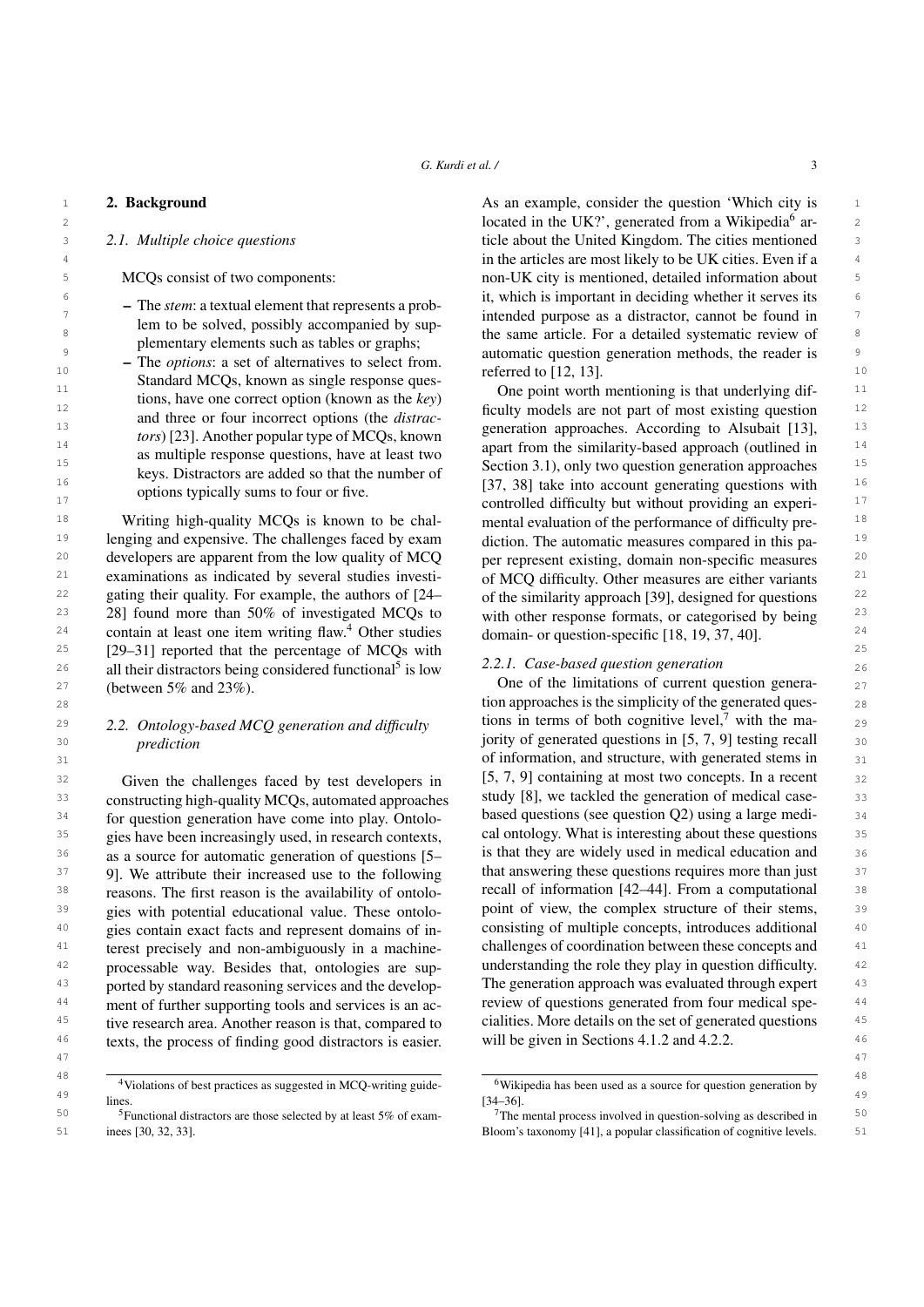# 3. Competing measures

3 3 – Sub-similarity in which both atomic and complex 4 ficulty levels (easy, medium, or difficult), as derived (i.e. sub-expressions) subsumers of k and d are 4 5 5 from percentage correct (to be discussed in Section 6 6 [4.2.4\)](#page-8-0). The two ontology-based measures compared 7 are described in this section. The target of difficulty prediction is to assign dif-

11 11 11 11 A plausible prediction model was proposed in [\[7\]](#page-14-6), the empirically supported, the similarity measure is con- $_{12}$  in which the similarity between the key and the dis-<br> $_{12}$  side the gold standard for automatic difficulty  $_{13}$  tractors was suggested as an indicator of MCQ diffi- prediction. However, one of the firmulations of this mea- $_{14}$  culty. Increasing the similarity between the key and sure is that it does not take into account the contribu- $_{15}$  distractors results in increasing the difficulty of MCQs. The loss of the stem to the difficulty of questions. While  $_{16}$  The rationale is that more knowledge is required to dif- this did not represent a problem in questions having  $_{16}$ 17 ferentiate between key and similar distractors. As an simple stems (e.g. What is  $X^T$  where X is a con- $_{18}$  example, consider the following question (Q1) taken cept name), we believe that the role the stem plays is a  $_{18}$  $_{19}$  from [\[13\]](#page-14-9). The most similar distractor to the key, major influencer on the difficulty of case-based ques-20 and the most difficult to eliminate, is the option 'the luminum that are characterised by stems that contains mul- $_{21}$  tongue' since this option shares with the key the fea-<br> $_{21}$  tongue i.e. multi-term questions). In addition, the 22 ture of being a body part. On the other hand, elimi-<br> $\frac{1}{22}$  similarity measure is developed based on the assump-23 nation of the options 'disease' and 'glossitis' is easier tion that all relational axioms have the same strength  $_{23}$  $_{24}$  since they do not have shared features with the key. (i.e. a disease is either associated or not associated  $_{24}$ 

Q1: Pyorrhoea occurs in ...: A. the tongue B. glossitis C. the gums (key) D. a disease

 31 To control the difficulty of questions, Alsubait et al. <sup>32</sup> [\[7\]](#page-14-6) developed a similarity measure that is based on Jac-<br><sup>32</sup>  $\frac{32}{2}$   $\frac{8}{3}$   $\frac{1}{2}$   $\frac{1}{2}$   $\frac{1}{2}$   $\frac{1}{2}$   $\frac{1}{2}$   $\frac{1}{2}$   $\frac{1}{2}$   $\frac{1}{2}$   $\frac{1}{2}$   $\frac{1}{2}$   $\frac{1}{2}$   $\frac{1}{2}$   $\frac{1}{2}$   $\frac$  card similarity [\[45\]](#page-16-1) and intended to be used with on-<br> $33$ tologies. The similarity measure is defined as follows:

$$
similarity(k, d) = \frac{\#(subs(k, O) \cap subs(d, O))}{\#(subs(k, O) \cup subs(d, O)}
$$

40 where the numerator is the number of common sub-<br>axioms, i.e., those axioms of the form  $A \subseteq \exists R.B$ ,  $\begin{array}{c} 40 \\ 40 \end{array}$ <br>sumers between the key k and a distractor d (i.e. both where A and B are classes, and their relat 41 sumers between the key *k* and a distractor *d* (i.e. both where *A* and *B* are classes, and their relation *R* has  $\frac{41}{4}$  $_{42}$  are class names selected from an ontology) and the de- an associated strength (Figure [1](#page-4-0) demonstrates how the  $_{42}$  $_{43}$  nominator is the number of all subsumers of both *k* and strength of relations can be encoded).  $44$  d. The overall difficulty of the question is then defined The proposed difficulty measure targets more com- $_{45}$  as the average similarity between the key and distrac- plex types of questions, such as Q2 below, when com-<sup>46</sup> tors. to the state of the state of the state of the state of the state of the state of the state of the state of the state of the state of the state of the state of the state of the state of the state of the state of where the numerator is the number of common subare class names selected from an ontology) and the de*d*. The overall difficulty of the question is then defined as the average similarity between the key and distractors.

<sup>47</sup> Different variants of the similarity measure, each of calculations RSI uses involve *stem indicativeness* and 48 which uses a different set of subsumers,<sup>8</sup> were defined *option entity difference*. The former intuitively repre- $_{49}$  in [\[13\]](#page-14-9). These include: Different variants of the similarity measure, each of which uses a different set of subsumers, $8$  were defined

<span id="page-3-1"></span>

| <sup>8</sup> Subsumers are retrieved using the OWL API [46]. |  |  |
|--------------------------------------------------------------|--|--|
|--------------------------------------------------------------|--|--|

- 1 **3. Competing measures and Secure 2 and Secure 2 and Secure 2 and Secure 2 and Secure 2 and Secure 2 and Secure 2 and Secure 2 and Secure 2 and Secure 2 and Secure 2 and Secure 2 and Secure 2 and Secure 2 and Secure 2** 2 2 sumers of *k* and *d* are counted and
	- (i.e. sub-expressions) subsumers of *k* and *d* are counted. We used this variant of the similarity measure in the experiments reported in this paper.

<span id="page-3-0"></span>8 8 Preliminary studies showed that the similarity mea- $\frac{3.1.}{2}$  *Similarity-based measure* **1998 1999 1999 1999 1999 1999 1999 1999 1999 1999 1999 1999 1999 1999 1999 1999 1999 1999 1999 1999 1999 1999 1999 1999 1999 1999** 10 10 sence of other domain-independent measures that are  $\frac{25}{25}$  with a clinical finding). However, this is not always the  $\frac{25}{25}$ **Q1:** Pyorrhoea occurs in ...: case, especially in the medical domain where relations  $_{26}$ 27 **A.** the tongue **such as** *hasClinicalFinding* have different degrees of  $\frac{27}{27}$ 28 28 strength (e.g. most common, common, or rare clinical 29 C. the gums (key) finding). These limitations motivate us to develop the  $\frac{29}{29}$ 20 **50 130 130 130 130 130 130 130 130 130 130 130 130 130 130 130 130 130 130 130 130 130 130 130 130 130 130 130 130 130 130 130 130 130 130 130 130** sure has a good difficulty prediction [\[7,](#page-14-6) [13\]](#page-14-9). In the abempirically supported, the similarity measure is considered as the gold standard for automatic difficulty prediction. However, one of the limitations of this measure is that it does not take into account the contribution of the stem to the difficulty of questions. While this did not represent a problem in questions having simple stems (e.g. 'What is  $X$ ?' where  $X$  is a concept name), we believe that the role the stem plays is a major influencer on the difficulty of case-based questions that are characterised by stems that contains multiple terms (i.e. multi-term questions). In addition, the similarity measure is developed based on the assumption that all relational axioms have the same strength (i.e. a disease is either associated or not associated ness' introduced in [\[8\]](#page-14-7).

# *3.2. Relation Strength Indicativeness*

 $\frac{35}{35}$  35  $36$  by combining several calculations that exploit the rela- $36$  $\#(subs(k, O) \cap subs(d, O))$  tional axioms of an ontology, along with their *strength*.  $\frac{\text{38}}{\text{38}}$   $\frac{\text{38}}{\text{38}}$   $\frac{\text{38}}{\text{38}}$   $\frac{\text{38}}{\text{38}}$   $\frac{\text{38}}{\text{38}}$   $\frac{\text{38}}{\text{38}}$   $\frac{\text{38}}{\text{38}}$  This measure, coined *relation strength indicativeness* <sup>39</sup> (*RSI*), requires an ontology to contain existential class where *A* and *B* are classes, and their relation *R* has strength of relations can be encoded).

<span id="page-3-2"></span>

<sup>50 &</sup>lt;sup>9</sup>The corresponding Manchester OWL syntax is: A SubClassOf R <sup>90</sup> 51 <sup>8</sup>Subsumers are retrieved using the OWL API [46]. Some B. some B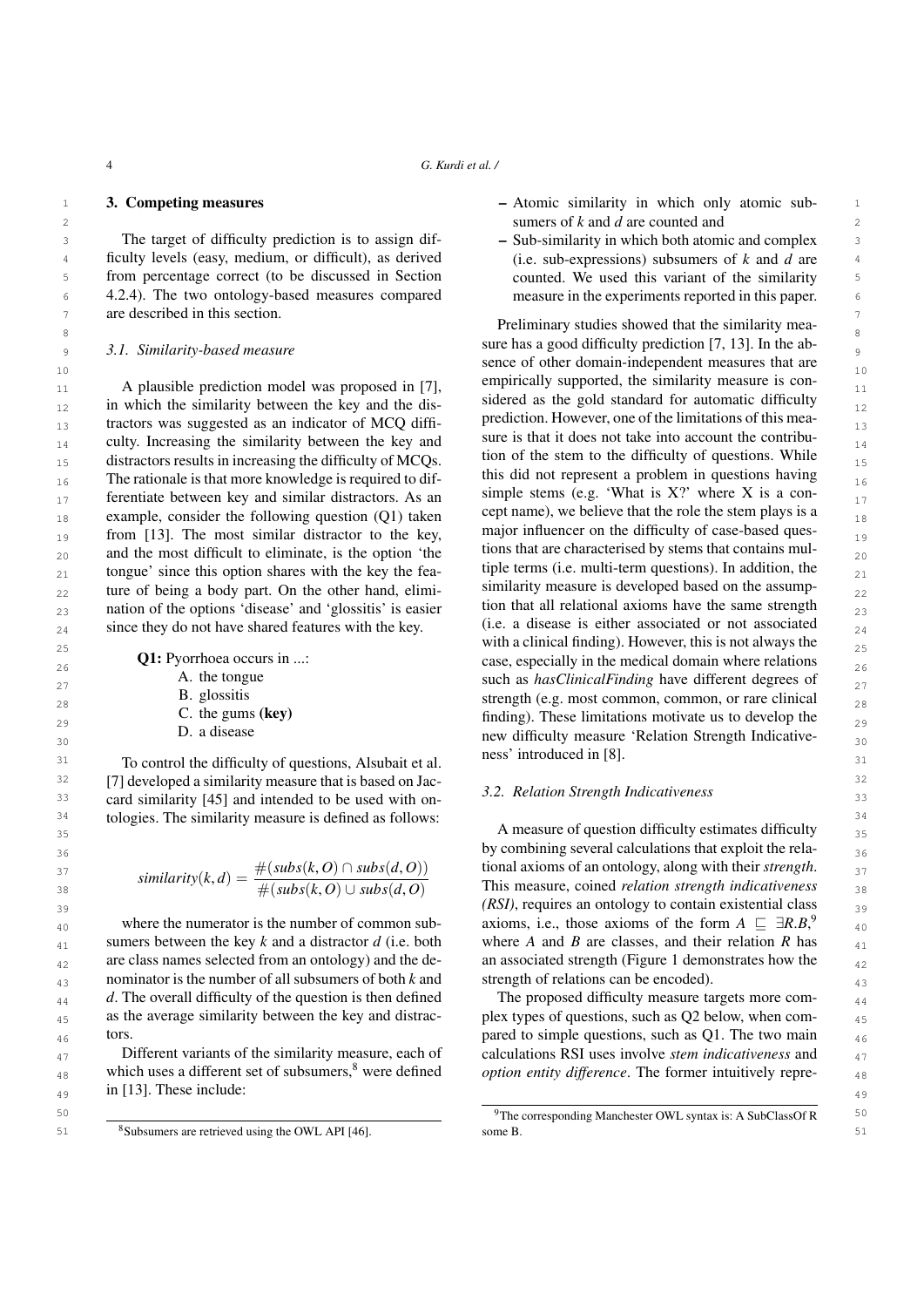1 sents the degree to which stem entities are indicative Since the question is asking for the *most likely* diag-2 of the key, whilst the latter captures the difference be-<br>
nosis, the option entity<sup>[11](#page-4-2)</sup> that has the strongest relation 2 3 3 tween how indicative the stem entities are to the dis-4 tractors, when compared to the key. The final difficulty  $\mathbf{D}$  of  $\mathbf{F}$  and  $\mathbf{L}$  and  $\mathbf{L}$  at  $\mathbf{S}$  be the set of sump  $\frac{1}{2}$  5 measure is based on an average of these two measures. 6 Consider the following case-based medical MCQ  $\frac{1}{2}$  then the real of our appointed arises (i.e. evidence that of the key, whilst the latter captures the difference be-

Q2: A 13-year-old female patient presents with Hemorrhage of urethra and Hematuria. What is the most likely diagnosis?

- A. Dysmenorrhea
- B. HIV infection
- $\mathbf{C}$ . Octanics  $(\mathbf{R} \mathbf{y})$  14 C. Urethritis (key)

<sup>15</sup> RSI's primary data source is an OWL ontology rep-<br> $\left(\sum_{k=1}^{S} (rank(\mathbf{k} \cap \exists b C F_s) - min(b C F))\right)^{-15}$ 16 resentation of Elsevier's Merged Medical Taxonomy  $\frac{16}{\text{stanh}(S/k)} = 1 - \frac{1}{s} \left( \frac{\sum (1, \text{dist}(k) - 1)}{s} \right)^{1/2}$ <sup>17</sup> (EMMeT), dubbed EMMeT-OWL [\[8,](#page-14-7) [47\]](#page-16-3). EMMeT  $|\mathcal{S}| \times (\max(hCF) - \min(hCF))$  17 <sup>18</sup> content is maintained by a group of medical experts  $\sqrt{18}$ <sup>19</sup> including physicians and nurses. The maintenance in-<br>
<sup>19</sup> 20 cludes adding and removing relationship instances as the *Option entity difference measure* (*option*) is 20 <sup>21</sup> well as manually adjusting rankings on the strength defined in terms of each individual distractor different <sup>22</sup> of the relationship instance. This is based on evidence  $\frac{\text{enc}(u \cdot \text{sn})}{\text{enc}(u \cdot \text{sn})}$ . <sup>23</sup> from Elsevier content, which includes books, journals, **Definition 3.2** (disDiff). Let S be the set of symp-<sup>23</sup> <sup>24</sup> and First Consult/Clinical Overviews. toms, **d** be a distractor and **k** be the key. Then  $disDiff$ , <sup>24</sup> and First Consult/Clinical Overviews.

<sup>26</sup> (*hCF*), which relates Diseases or Symptoms to Dis-<sup>27</sup> eases, Symptoms, or ClinicalFindings, each of which  $disDiff(S, \mathbf{k}, \mathbf{d}) = \frac{n}{\sqrt{2}}$ 28 can be used as a question's stem entities (in this case,  $\left(\sum_{k=1}^{\infty}$   $\frac{1}{k}$   $\left(\sum_{k=1}^{\infty}$   $\frac{1}{k}$   $\right)$  and  $\frac{1}{k}$   $\left(\sum_{k=1}^{\infty}$   $\frac{1}{k}$   $\left(\sum_{k=1}^{\infty}$   $\frac{1}{k}$   $\left(\sum_{k=1}^{\infty}$   $\frac{1}{k}$   $\left(\sum_{$ <sup>29</sup> the patient's symptoms). A fragment of the ontology  $\left|\frac{1}{\sqrt{|\mathcal{S}|}}\right|$  29  $30$  from which Q2 was generated is listed in Figure [1:](#page-4-0)

35  $\begin{bmatrix} 2 \end{bmatrix}$  *Urethritis*  $\sqsubseteq$  ∃*hCF*.*Hematuria* : 10  $\exists hCF.s$ ). 36 36 Using this measure allows *optDi f f* to be defined:  $\frac{37}{20}$   $\frac{37}{20}$   $\frac{37}{20}$   $\frac{37}{20}$   $\frac{37}{20}$   $\frac{37}{20}$   $\frac{37}{20}$   $\frac{37}{20}$   $\frac{37}{20}$   $\frac{37}{20}$   $\frac{37}{20}$   $\frac{37}{20}$   $\frac{37}{20}$   $\frac{37}{20}$   $\frac{37}{20}$   $\frac{37}{20}$   $\frac{37}{20}$   $\frac{37}{20}$   $\frac{3$  $\frac{1}{40}$   $\frac{1}{2}$ *hCF.HemorrhageOf Urethra* : 6<br> $\frac{1}{2}$  6)  $H$ *N in fection*  $\Box$   $\Box$ *hCF Hemotivia* : 6 1) *Urethritis*  $\sqsubseteq$ <sup>∃</sup>*hCF*.*HemorrhageO f Urethra* : 10 3) *Dysmenorrhea*  $\Box$ 4) *Dysmenorrhea* v ∃*hCF*.*Hematuria* : 7 5)  $HIV$ *in fection*  $\Box$ 

 $\frac{45}{45}$  are the annotations (: *n*) represent the strength of the *hCF* relation of *optDiff* and *stemInd*. 46 46 which range from *most common clinical finding* (10) to *rare clinical* 47 47 *finding* (7), including a rank for a known non-relation *not a clinical*  $\frac{11}{48}$  An option entity is a class name that was selected as an option  $\frac{11}{48}$ Fig. 1. A snippet of EMMeT-OWL used to provide data for Q2 *finding* (6).

<span id="page-4-1"></span>

Since the question is asking for the *most likely* diagto the stem entities is the key.

 $7 \qquad (Q2)$ , similar to those generated in [\[8\]](#page-14-7):<sup>[10](#page-4-1)</sup>  $\qquad \qquad \text{using the rank of any antrotated axion (i.e. axion is that})$ 8 8 **Q2:** A 13-year-old female patient presents with stance) and let  $min$  and  $max$  be functions that return  $\frac{9}{2}$  Hemorrhage of urethra and Hematuria. What is the minimum and maximum ranks that a given relation 10<br>the most likely diagnosis?<br>the most likely diagnosis?<br>the most likely diagnosis?<br>the most likely diagnosis? 11 11 common clinical finding) respectively). Then *Stem in-*12  $\frac{12}{12}$  12 <sup>[12](#page-4-3)</sup><br>13 **dicativeness** (*stemInd*) is defined as follows:<sup>12</sup> **Definition 3.1** (*stemInd*). Let S be the set of symptoms and k be the key. Let *rank* be a function that returns the rank of any annotated axiom (i.e. axioms that are annotated with the strength of the relationship in-

$$
stemInd(S,\mathbf{k}) = 1 - \left(\frac{\sum_{s}^{S}(rank(\mathbf{k} \sqsubseteq \exists hCF.s) - min(hCF))}{|S| \times (max(hCF) - min(hCF))}\right)
$$

The *Option entity difference measure* (*optDiff*) is defined in terms of each individual distractor difference (*disDi f f*).

<sup>25</sup> RSI uses the EMMeT relation *hasClinicalFinding* is defined as follows: **Definition 3.2** (*disDiff*). Let S be the set of sympis defined as follows:

$$
disDiff(S, \mathbf{k}, \mathbf{d}) = \frac{n}{\sqrt{\frac{\sum\limits_{s}^{s}(rank(\mathbf{k}\sqsubseteq \exists hCF.s) - \mathbf{d}_{s}) \times \mathbf{d}_{s}}{|S|}}}
$$

32 **12** 32 **12** where n is the number of stem components (usually the 32 33 1) Urethritis  $\Box$  33 1) Superiories and symptoms, however in this example, n = 33  $\exists hCF.HemorrhageOfUrethra: 10$  1 since only symptoms are used) and  $\mathbf{d}_s = rank(\mathbf{d} \sqsubseteq s_4)$ <sup>∃</sup>*hCF*.*s*).

38 **4** 3.3 (*optDiff*). Let D be the set of distrac- 3.3 (*optDiff*). Let D be the set of distrac- 3.3 39 **5)**  $H V$ *infection*  $\subseteq$  **b**  $\subseteq$  **c**  $\subseteq$  **c**  $\subseteq$  **c**  $\subseteq$  **c**  $\subseteq$  **c**  $\subseteq$  **c**  $\subseteq$  **c**  $\subseteq$  **c**  $\subseteq$  **c**  $\subseteq$  **c**  $\subseteq$  **c**  $\subseteq$  **c**  $\subseteq$  **c**  $\subseteq$  **c**  $\subseteq$  **c**  $\subseteq$  **c**  $\subseteq$  **c**  $\subseteq$  **c**  $\subseteq$  **c**  $\subseteq$  **c**  $\subseteq$  **c** 

$$
^{41}_{42}\qquad \qquad 6)\ HIVinfection \sqsubseteq \exists hCF.Hematuria:6 \qquad \qquad optDiff(\mathcal{D},\mathcal{S},\mathbf{k})=\sum_{d}^{\mathcal{D}}\left(disDiff(\mathcal{S},\mathbf{k},\mathbf{d})^{2}\right) \qquad \qquad ^{41}_{43}
$$

<span id="page-4-0"></span><sup>44</sup><br>Fig. 1. A snippet of EMMeT-OWL used to provide data for Q<sub>2</sub> The overall question difficulty is simply the average of *optDi f f* and *stemInd*.

<span id="page-4-3"></span><span id="page-4-2"></span>for the question.

<sup>&</sup>lt;sup>49</sup> 1<sup>2</sup>Note that *hCF* relations used in the equations only serve as <sup>49</sup>  $^{50}$   $^{10}$ A simple and modified version of a question generated in [\[8\]](#page-14-7) is an example and it can be replaced by any relations associated with  $^{50}$ 51 used for the sake of a non complex example. 51 strength. 51 an example and it can be replaced by any relations associated with strength.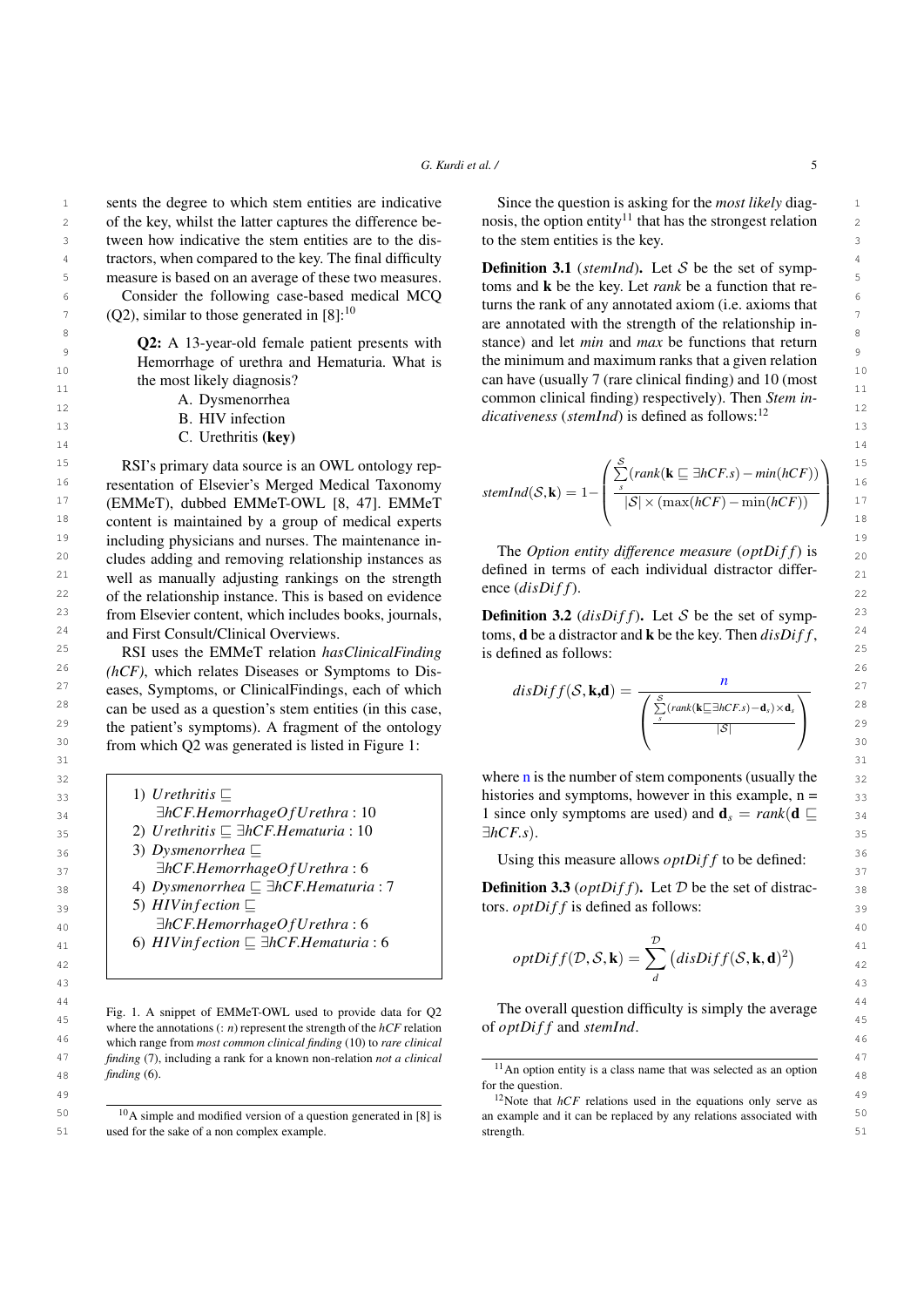1 **1 We demonstrate the use of RSI using Q2.** *Stem in-* 4.1.1. *Subjects* 4.1 2 *dicativeness* equates to 0, showing that the stem is Fifteen experts were recruited to review the ques-3 3 indicative of the key, and therefore has a low diffi-<sup>4</sup> culty score. The more indicative the stem is of the key, ment was conducted by our industrial partner, *Else* <sup>4</sup> <sup>5</sup> the less difficult the question will be, and vice-versa. *vier*, through emailing experts (i.e. authors and con-<sup>6</sup> The *distractor difficulty* for Dysmenorrhea equates to tributors knowledgeable in the specialities of inter-0.0444 whilst the difficulty of HIV infection equates to<br>
0.0416 indicating that Dysmenorrhea is more difficult colleagues fellows recommended by experts were also 8 0.0416, indicating that Dysmenorrhea is more difficult colleagues/fellows recommended by experts were also <sup>9</sup> than HIV infection, or, it would be harder to eliminate contacted. Demographic information including educa-10 Dysmenorrhea as a distractor compared to HIVinfec-<br>10 tion level, practical experience, teaching experience in 11 11 and exam construction experience were collected at the 12 entities than the latter. *Option entity difference* then start of the review (Table 1). 13 13 equates to <sup>0</sup>.0037, leading to an overall question diffi-14 14 culty of <sup>0</sup>.00185. Suppose that instead of axioms 3 and 15 4 in Figure [1,](#page-4-0) the following axioms were present:<br>15 4 in Figure 1, the following axioms were present: the less difficult the question will be, and vice-versa. <sup>0</sup>.0416, indicating that Dysmenorrhea is more difficult than HIVinfection, or, it would be harder to eliminate Dysmenorrhea as a distractor compared to HIVinfection since the former has stronger relations to the stem

- 16 16 3) *Dysmenorrhea* ⊑ ∃*hCF.HemorrhageOf Urethra* **Demographic characteristics Number of experts** 16 16<br>17 1**0** 17  $\frac{17}{10}$  10  $: 10$ 
	-

# 4. Method

44 44 In a previous study [\[8\]](#page-14-7), we carried out an expert re-45 45 view to evaluate the ontology-based approach we de-46 veloped for generating medical case-based MCQs. As  $4.1.2$ . Questions 46 <sup>47</sup> part of the review, experts rated the usefulness of gen-<br>The EMMeT-OWL ontology, which contains def-48 erated questions (i.e. whether or not they are ready to initions of concepts such as diseases, clinical find-49 use in an exam context) and predicted their difficulty. ings, drugs, symptoms, and risk factors, was utilised 49 50 In what follows, we explain aspects of the review that as a source for question generation. Four physician 50 51 are centered around expert prediction of difficulty. Specialities (internal medicine, cardiology, orthopeuse in an exam context) and predicted their difficulty. are centered around expert prediction of difficulty.

# *4.1.1. Subjects*

Fifteen experts were recruited to review the questions and were paid for their participation. The recruitment was conducted by our industrial partner, *Else*tributors knowledgeable in the specialities of interest) asking for participation or recommendation. Other start of the review (Table [1\)](#page-5-1).

<span id="page-5-1"></span>

| Table 1                                        |  |
|------------------------------------------------|--|
| Demographic characteristics of domain experts. |  |

| 3) Dysmenorrhea $\sqsubseteq \exists hCF.HemorrhageOfUrethra$ | <b>Demographic characteristics</b>  | Number of experts |  |  |  |
|---------------------------------------------------------------|-------------------------------------|-------------------|--|--|--|
| : 10                                                          | <b>Speciality</b>                   |                   |  |  |  |
| 4) Dysmenorrhea $\sqsubseteq \exists hCF.Hematuria:$ 9        | Internal medicine                   | 5                 |  |  |  |
|                                                               | Gastroenterology                    |                   |  |  |  |
| The <i>distractor difficulty</i> for Dysmenorreah would in-   | Cardiology                          | 5                 |  |  |  |
| stead equate to 0.2222, and thus the option entity dif-       | Orthopedics                         |                   |  |  |  |
| ference would change to 0.0511. This demonsrates the          | Level                               |                   |  |  |  |
| effectiveness of RSI: the more similar the distractors        | Resident                            | $\mathbf{1}$      |  |  |  |
| are to the key, i.e., the more indicative the stem is to      | Generalist                          |                   |  |  |  |
| the distractors when compared to the key, the more dif-       | Specialist                          | 7                 |  |  |  |
| ficult a question is considered, and vice-versa.              | <b>Experience as a practitioner</b> |                   |  |  |  |
| The questions studied and reviewed in [8] often use           | None                                | 2                 |  |  |  |
| more complex stems. These include multiple types of           | Less than 1 year                    | $\Omega$          |  |  |  |
| stem entities such as: risk factors (via the hasRiskFac-      | 1-3 years                           |                   |  |  |  |
| tor relation); and patient demographics. The difficulty       | 3-6 years                           | 3                 |  |  |  |
| and similarity calculations are adjusted to account for       | More than 6 years                   | 6                 |  |  |  |
| additional stem entities and relations, where averages        | <b>Teaching experience</b>          |                   |  |  |  |
| are usually taken over each calculation.                      | None                                | $\Omega$          |  |  |  |
|                                                               | Less than 1 year                    |                   |  |  |  |
| 4. Method                                                     | 1-3 years                           | 6                 |  |  |  |
|                                                               | 3-6 years                           | 3                 |  |  |  |
| To evaluate the performance of both experts and au-           | More than 6 years                   | 5                 |  |  |  |
| tomated measures, we conducted two experiments: an            | <b>Exam construction experience</b> |                   |  |  |  |
| expert review and a mock exam. Both experiments are           | None                                | $\overline{4}$    |  |  |  |
| described below.                                              | Less than 1 year                    | 6                 |  |  |  |
|                                                               | 1-3 years                           |                   |  |  |  |
| 4.1. Expert review                                            | 3-6 years                           |                   |  |  |  |
|                                                               | More than 6 years                   | 2                 |  |  |  |

# <span id="page-5-0"></span>*4.1.2. Questions*

The EMMeT-OWL ontology, which contains definitions of concepts such as diseases, clinical findas a source for question generation. Four physician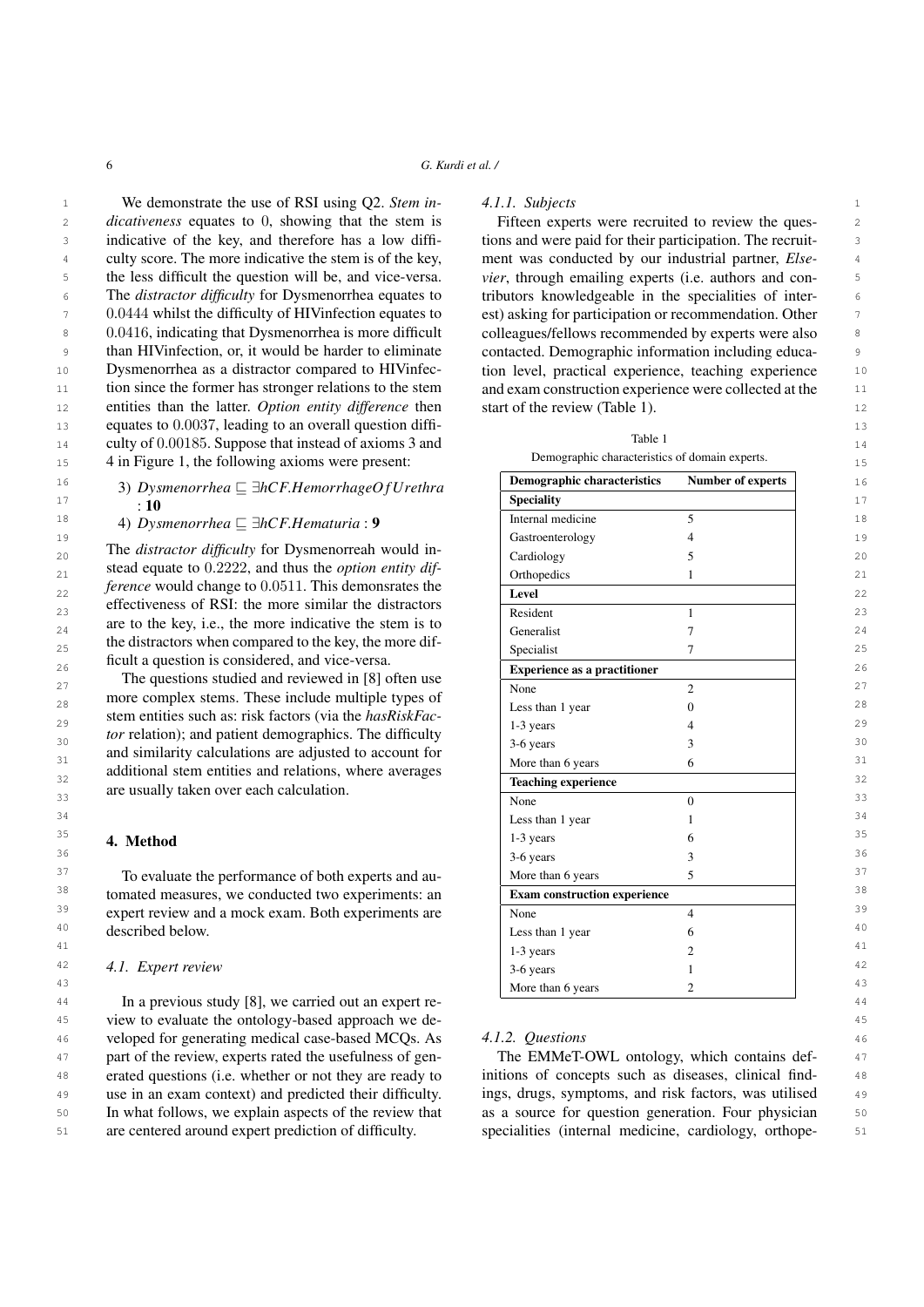1 1 dics, and gastroenterology) were selected and a total 2 2 of 3,407,493 case-based questions were automatically 3 3 generated from these specialities. The generated ques-4 4 tions belong to four templates: 'What is the most likely 5 diagnosis?', 'What is the most likely clinical finding?',  $-$  Time to solve: The time starts by displaying the 5 6 6 'What is the drug of choice?', and 'What is the differ-<sup>7</sup> ential diagnosis?' (see Appendix [B](#page-14-11) for examples). A clicking the 'submit' button. 8 8 stratified random sample of 435 questions was selected 9 9 for expert review. Five stratifiers were used: special-<sup>10</sup> ity, question template, the number of distractors (key-<br><sup>10</sup> 11 distractor combinations in the case of differential di-<br><sup>11</sup><br>
distractor combinations in the case of differential di-<br>
<sup>11</sup> <sup>12</sup> agnoses questions), the number of stem entities, and <sup>1001</sup> while keeping in filmulation questions were <sup>12</sup> <sup>13</sup> difficulty as predicted by the RSI measure. We aimed an example in the solution of practising spectalists. <sup>14</sup> for an equal number of questions from each stratum they statical by rating the usefulness of the question  $\frac{14}{14}$ <sup>15</sup> but this was not possible due to the small number of  $\frac{15}{2}$  assumed the conowing categories. <sup>16</sup> questions in some strata. We obtained expert ratings  $\overline{a}$  Appropriate: The question is appropriate as a <sup>17</sup> for these 435 questions as described next.

# *4.1.3. Procedure*

 $20$ <br>web-based questionnaire tool. Each expert reviewed  $20$ <br> $-$  Inappropriate/no medical knowledge needed: The  $\frac{21}{21}$  we based question and tool. Each expert reviewed<br>approximately 30 questions belonging to their special- question can be answered correctly by people  $\frac{22}{\pi}$  ity <sup>13</sup>. To check agreement among experts, questions having little to no medical knowledge, (far) below  $\frac{22}{\pi}$  $\frac{23}{23}$  Ty. To check agreement among experts, questions the level of targeted exam audience. <sup>24</sup> were reviewed by two experts. However, 115 questions<br>were only reviewed by one expert due to the unavail-<br> $\frac{24}{\pi}$  - Inappropriate/guessable: The correct answer is  $25$  25 ability of another expert can be the dialected on syntactic clues. For example, The expert review was conducted through a bespoke web-based questionnaire tool. Each expert reviewed approximately 30 questions belonging to their speciality.[13](#page-6-0) To check agreement among experts, questions were reviewed by two experts. However, 119 questions were only reviewed by one expert due to the unavailability of another expert.

 $27$  27 Each question was displayed individually and example 27 clue examinees to the correct answer.  $\frac{28}{28}$  per extracted to solve the displayed question with  $\frac{28}{28}$  - Inappropriate/confusing: The syntax or terminol-<sup>29</sup> out a time limit. To facilitate expert decision regarding  $\frac{1}{29}$  - mappropriate/confusing: The syntax or terminoi- $30$  question quality, the experts were shown the correct  $\frac{\text{ogy}}{\text{is} \text{a} \text{d} \text{d} \text{c}}$  and intelligible and/or the key does not log- $31$  answer after answering the question and were shown<br> $31$  **Leappensite of the magnetic structure** is inepresented and  $\frac{31}{2}$  $\frac{32}{2}$  an explanation of the incorrectness of the selected op-<br> $\frac{1}{2}$  and  $\frac{1}{2}$  are stated op- $\frac{33}{33}$  tion(s) if they answered incorrectly. The following data and the sum of the set of other reasons.  $34$  about the performance of domain experts were con-<br>They were then asked to classify the question as be-<br> $34$ Each question was displayed individually and experts were asked to solve the displayed question withabout the performance of domain experts were collected:

### $36$   $36$   $36$ – Selected answer(s)

 $\frac{38}{38}$  – Score: Each single response question answered pected to answer the question correctly;  $\frac{39}{39}$  correctly is given one mark while an incorrect an  $-$  Medium: 30% to 70% of examinees would be ex-40 swer is awarded zero marks. With regards to ques-<br> $\frac{40}{40}$  pected to answer the question correctly; or tions with multiple responses (i.e., differential di- $\overline{a}$  - Difficult: Less than 30% of examinees would be  $\overline{a}$ agnosis questions), a mark for each correct and expected to answer the question correctly. <sup>43</sup> tion and a mark of zero is given for fully incor-<br>They were also provided with an optional comment  $\frac{44}{12}$  and the state of the server of the server of the server of the server of the server of the server of the server of the server of the server of the server of the server of the server of the server of the server – Score: Each single response question answered correctly is given one mark while an incorrect answer is awarded zero marks. With regards to questions with multiple responses (i.e., differential diagnosis questions), a mark for each correct answer is added to the final mark for each question and a mark of zero is given for fully incorrect answers.[14](#page-6-1) The awarded mark is compared to

the full mark of each question, which is equal to the number of correct options, in order to distinguish fully correct answers from partially correct answers.

– Time to solve: The time starts by displaying the question on the screen and ends by the expert clicking the 'submit' button.

After answering each question, experts were instructed to rate different aspects of the questions (e.g., usefulness, difficulty, and correctness of explana- $\mu$  tion)<sup>[15](#page-6-2)</sup> while keeping in mind that the questions were targeting resident specialists or practising specialists. They started by rating the usefulness of the question using the following categories:

- 18 18 quired to answer the question is that of a resident <sup>19</sup><br>The expert review was conducted through a bespoke specialist or practicing specialist. – Appropriate: The question is appropriate as a Board exam question; the level of knowledge re-
	-
- $\frac{26}{26}$  about the stem and the key can<br>Each question was displayed individually and ex-<br>gimilar words between the stem and the key can
	- ogy is not intelligible and/or the key does not logically follow from the question stem.
	- Inappropriate/other: The question is inappropriate for other reasons.

35 35 longing to one of the following difficulty levels:

- $\frac{37}{2}$  Selected answer(s) Easy: More than 70% of examinees would be ex-
	-
	-

<sup>45</sup><br>wanted to add. The main aim of obtaining expert pre- $\frac{1}{46}$   $\frac{1}{46}$   $\frac{1}{46}$   $\frac{1}{46}$   $\frac{1}{46}$   $\frac{1}{46}$   $\frac{1}{46}$   $\frac{1}{46}$   $\frac{1}{46}$   $\frac{1}{46}$   $\frac{1}{46}$   $\frac{1}{46}$   $\frac{1}{46}$   $\frac{1}{46}$   $\frac{1}{46}$   $\frac{1}{46}$   $\frac{1}{46}$   $\frac{1}{46}$   $\frac{1}{46}$   $\frac{1}{46}$ 

<span id="page-6-2"></span>51 51 argue that participants could get the full mark on multiple response stage of the review.

<span id="page-6-0"></span><sup>47</sup> 47 <sup>13</sup>Question options were generated such that they belong to a shared speciality (determined using the EMMeT relation *hasSpe*- questions (only differential diagnosis questions in our sample) by seshared speciality (determined using the EMMeT relation *hasSpeciality*).

<span id="page-6-1"></span><sup>50</sup> participants, it made no sense to use negative marking. One could <sup>15</sup>An explanation for each of the options was displayed at this <sup>50</sup> <sup>14</sup>As the exam was experimental and no marks were displayed for participants, it made no sense to use negative marking. One could

<sup>&</sup>lt;sup>49</sup> <sup>19</sup> <sup>14</sup>As the exam was experimental and no marks were displayed for **14** for such a pattern in the responses to differential diagnosis questions. lecting all options. We ensured that this was not the case by looking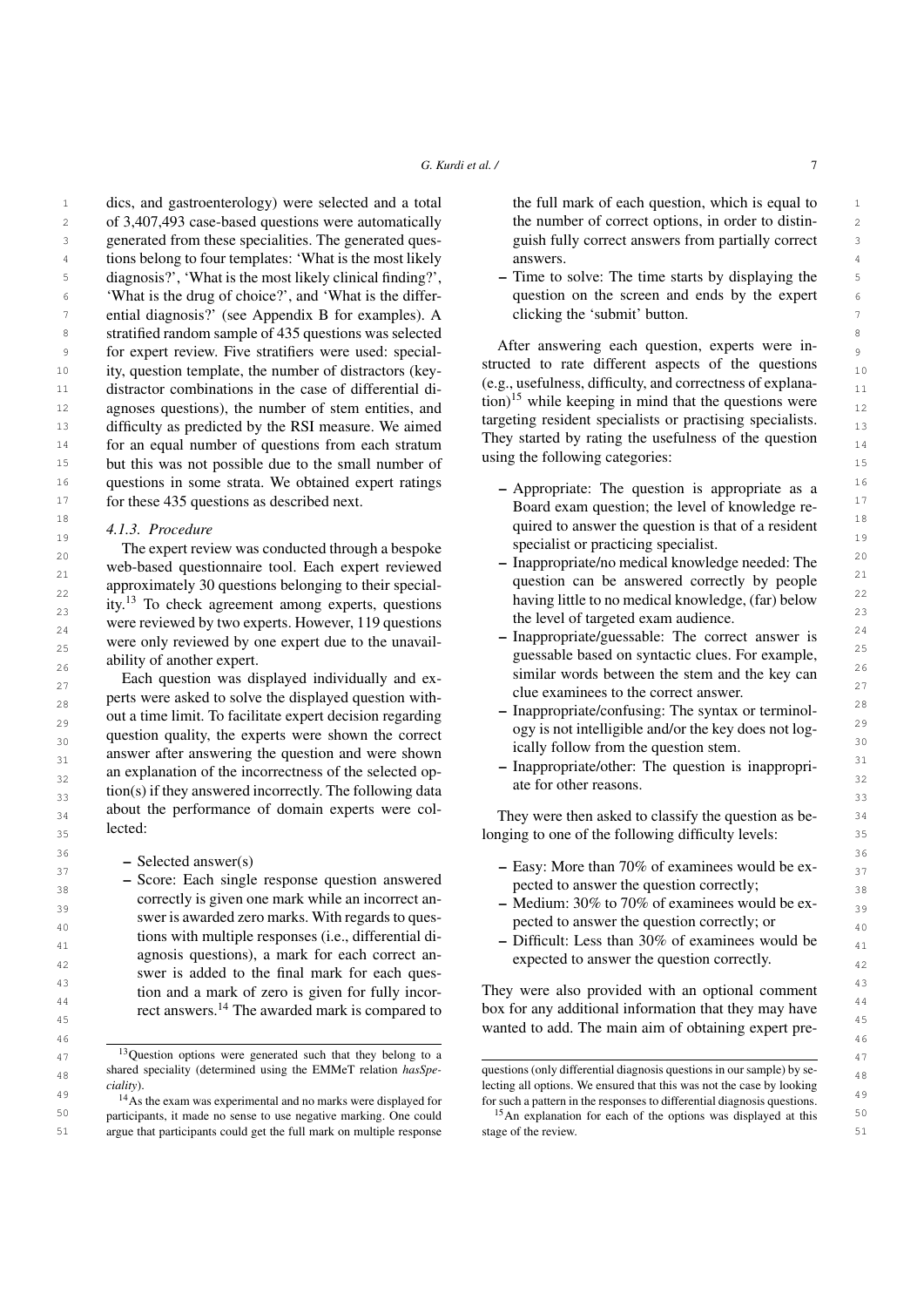<sup>1</sup> diction is to compare it with student performance. In matrix in a representative sample of each group <sup>1</sup> mock exam.

# *4.2. Mock exam*

To obtain the empirical difficulty of the selected set of questions (i.e. percentage correct), we administered the questions to a cohort of residents. Details about the cohort, the questions, and the procedure are explained next.

# *4.2.1. Subjects*

<sup>16</sup> sities asked for volunteers. Twelve residents, with a template, difficulty as predicted by our measure, and <sup>16</sup> <sup>17</sup> mean age of 32 years (standard deviation = 2.3), partic-<br>difficulty as predicted by the domain experts. Strati-<sup>18</sup> in intimulated in this experiment and were paid for their partic-<br>
fying by speciality was necessary to ensure that resi- $19$  ipation. Participants completed a demographics ques-<br>dents from different specialities were tested on ques-<br> $19$ <sup>20</sup> tionnaire, which asked them to indicate their age, sex, tions covering areas they are expected to be knowl-<sup>21</sup> and practical experience (i.e. number of years work- edgeable about. In addition, using templates as a strat- $22$  ing as a practitioner). Table 2 summarises their demo-<br>ifier allowed us to investigate the applicability of the  $22$ <sup>23</sup> eraphic information. The property of the measures to different question types and to investigate <sup>23</sup> To recruit residents, experts who work in universities asked for volunteers. Twelve residents, with a mean age of  $32$  years (standard deviation =  $2.3$ ), participated in this experiment and were paid for their participation. Participants completed a demographics questionnaire, which asked them to indicate their age, sex, and practical experience (i.e. number of years working as a practitioner). Table [2](#page-7-1) summarises their demographic information.

Table 2

<span id="page-7-1"></span>

| Demographic characteristics         | Number of residents | the experts' predictions was used to allow investiga-    |
|-------------------------------------|---------------------|----------------------------------------------------------|
| <b>Sex</b>                          |                     | tion of the performance of these measures in predicting  |
| Male                                | 10                  | empirical difficulty.                                    |
| Female                              |                     | The sample size for each speciality was deter-           |
| <b>Specialty</b>                    |                     | mined considering a reasonable duration of testing       |
| Orthopedics                         |                     | $(60$ -minute exam). This resulted in a sample of 231    |
| Internal medicine                   |                     | questions in total to be administered to the residents   |
| Gastroenterology                    |                     | involved in the experiment. The distribution of these    |
| Cardiology                          |                     | questions is stated in Table 3. Variation in the number  |
| <b>Experience as a practitioner</b> |                     | of questions across specialities was due to the unequal  |
| None                                | $\mathfrak{D}$      | number of experts in each speciality and, therefore, the |
| Less than 1 year                    |                     | unequal number of reviewed questions. The selected       |
| $1-3$ years                         |                     | questions were reviewed for linguistic issues and min-   |
| 3-6 years                           |                     | imal edits were applied where necessary. For example,    |
| 6-9 years                           |                     | the stem 'A patient with a history of acetaminophen      |
| More than 9 years                   |                     | presents with ' was edited to read: 'A patient who has   |

<span id="page-7-0"></span>

46 We used disproportional stratified random sampling,  $\frac{1}{2}$  on employment entreated. <sup>47</sup> aiming for equal group proportions whenever possi- 4.2.3. Procedure 47 48 ble, to select questions from our sample space which A web-based system was developed to administer 48 49 consists of auto-generated questions rated as appro-<br>
the questions and collect performance data. Residents 50 priate by at least one domain expert in the expert agreed to complete a 60-minute mock exam using their 50 51 study (345 questions). We used this sampling tech- own machines and were assigned questions belong- 51 consists of auto-generated questions rated as approstudy (345 questions). We used this sampling tech-

2 Therefore, we did not collect their predictions for in the population which was not possible using other 2 3 3 questions rated as inappropriate to use in an exam con-<sup>4</sup> text, since these questions would not be used in the tional stratified sampling) due to the large difference 5 5 in size between groups in the population. We decided 6 6 to include questions that are rated as appropriate by at <sup>7</sup> 4.2. Mock exam **12. 2008** 1 2.4 and 1 2.7 and 1 2.7 and 1 2.7 and 1 2.8 and 1 2.8 and 1 2.8 and 1 2.8 and 1 2.8 and 1 2.8 and 1 2.8 and 1 2.8 and 1 2.8 and 1 2.8 and 1 2.8 and 1 2.8 and 1 2.8 and 1 2.8 and 1 2.8 and 1 8
sons for disagreement on appropriateness was related and the set of the sons for disagreement on appropriateness was related and the set of the set of the set of the set of the set of the set of the set of the set of the 9 10 obtain the empirical difficulty of the selected set to the difficulty of questions. The questions causing 10 of questions (i.e. percentage correct), we administered disagreement were found to be too easy or too diffi-<sup>11</sup> the questions to a cohort of residents. Details about the cult, and therefore inappropriate, by one of the review-<sup>12</sup> conort, the questions, and the procedure are explained ers, which was suggested by their comments. Includ-13 **hext. hext 13 is a constrained to the mock exam allows further** the mock exam allows further <sup>13</sup> <sup>14</sup> 4.2.1. Subjects **14** 14 **14** 14 **14** 14 **14** 14 **14** 14 **14** 14 nique to obtain a representative sample of each group in the population which was not possible using other sampling techniques (e.g. random sampling or proportional stratified sampling) due to the large difference

<sup>15</sup> To recruit residents, experts who work in univer-<br><sup>15</sup> We based stratification on four stratifiers: speciality,  $24$  whether differences in difficulty can be attributed to  $24$ 25 25 the intrinsic nature of the templates themselves. Fi-26 Demographic characteristics of residents who took the mock exam. In ally stratifying based on our difficulty measure and 26 nally, stratifying based on our difficulty measure and

<sup>43</sup> used acetaminophen presents with ...'. This step was <sup>44</sup> carried out to eliminate the effect of linguistic ambigu-45 4.2.2. Questions **1998 1999 1999 1999 1999 1999 1999 1999 1999 1999 1999 1999 1999 1999 1999 1999 1999 1999 1999 1999 1999 1999 1999 1999 1999 1999 1999 1999 1999** ity on empirical difficulty.

# *4.2.3. Procedure*

A web-based system was developed to administer agreed to complete a 60-minute mock exam using their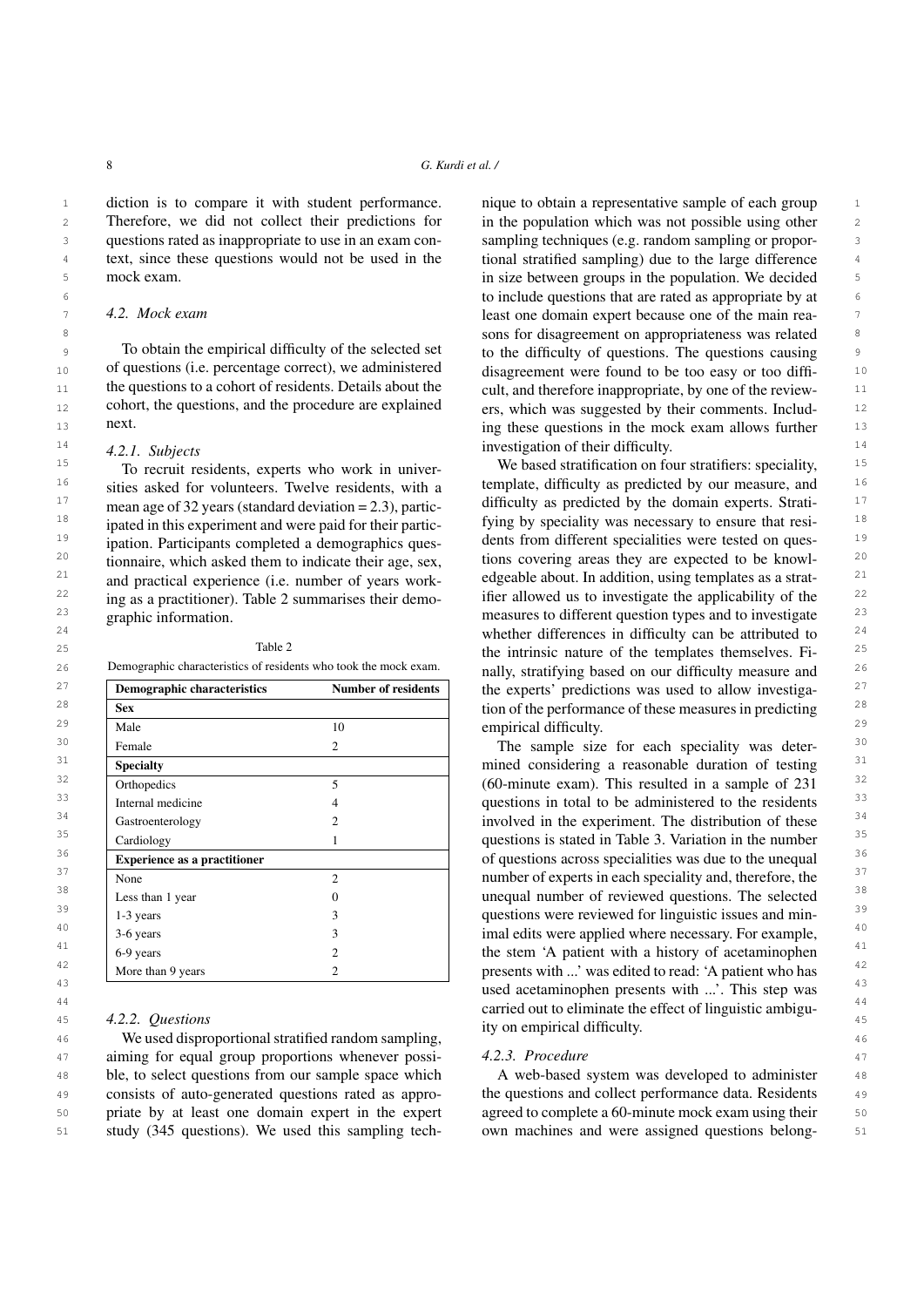*G. Kurdi et al. /* 9

<span id="page-8-1"></span>

|                                     |                                                                                                                                                                                                                                                                                    | Table 3           |                   |                   |              |  |
|-------------------------------------|------------------------------------------------------------------------------------------------------------------------------------------------------------------------------------------------------------------------------------------------------------------------------------|-------------------|-------------------|-------------------|--------------|--|
|                                     | Distribution of question sample per speciality and question type (Template 1 = What is the most likely diagnosis?, Template 2 = What is the drug<br>of choice?, Template $3 =$ What is the most likely clinical finding?, and Template $4 =$ What is the differential diagnosis?). |                   |                   |                   |              |  |
|                                     |                                                                                                                                                                                                                                                                                    |                   |                   |                   |              |  |
| <b>Speciality</b>                   | <b>Template 1</b>                                                                                                                                                                                                                                                                  | <b>Template 2</b> | <b>Template 3</b> | <b>Template 4</b> | <b>Total</b> |  |
| Cordi <sub>0</sub> cos <sub>1</sub> |                                                                                                                                                                                                                                                                                    |                   |                   |                   | 62           |  |

| <b>Speciality</b>               | <b>Template 1</b> | <b>Template 2</b> | <b>Template 3</b> | <b>Template 4</b> | <b>Total</b> |
|---------------------------------|-------------------|-------------------|-------------------|-------------------|--------------|
| Cardiology                      | -41               |                   |                   |                   | 63           |
| Gastroenterology and hepatology | 30                | 10                |                   |                   | 47           |
| Internal medicine               | 53                | 14                |                   |                   | 92           |
| Orthopaedics                    |                   |                   |                   |                   | 29           |
| <b>Total</b>                    | 141               | 40                | 23                | $\sim$<br>، ت     | 231          |

10 10

<sup>11</sup> ing to their speciality, in addition to internal medicine ing to the experts. We then computed the percentage <sup>11</sup>  $_{12}$  questions.<sup>[16](#page-8-2)</sup> For example, orthopaedic residents were correct for each group by dividing the total number of  $_{12}$ 13 assigned the 29 orthopaedic questions in addition to correct responses to all questions in the group by the 13 <sup>14</sup> the 92 internal medicine questions. The questions were total number of responses (correct and incorrect) to all 15 presented in a random order to avoid systematic bias questions in the group. One would expect the number 15 16 16 resulting from position effects on difficulty. For exam-17 ple, participants suffering from fatigue which affects therefore the percentage correct for the difficult group 17 18 their performance at the end of the exam. Residents to be low. A similar procedure was followed to inves-19 were not shown feedback indicating whether they an-<br>
tigate the relation between automated difficulty mea-<br>
19 20 20 swered the questions correctly or not. For each ques-21 tion attempted, the following data were collected: While studies concerned both with investigating ex-<br>21 were not shown feedback indicating whether they an-

- Selected answer(s);
- Score: the same as in the expert review; and
- Time to solve: the same as in the expert review.

### <span id="page-8-0"></span>*4.2.4. Data analysis*

A standard test theory analysis [\[48\]](#page-16-4) was conducted for internal medicine questions that were administered to ten residents or more. The possible values that difficulty (percentage correct) can take and how they are interpreted is as follows:

- Easy: percentage correct >70%;
- 
- Difficult: percentage correct <30%.

 $_{37}$  The percentage correct was then compared to difficulty for difficulty prediction: accuracy, precision, recall, F- $_{38}$  as predicted by the aforementioned measures. How-score, and Kappa. We also used the evaluation metric,  $_{38}$  $39$  ever, this type of item analysis was not possible for  $4$  average relative error', which was used in the study  $39$  $_{40}$  questions belonging to the other three specialities due reported in [\[20\]](#page-15-2) for evaluating the performance of dif-<sup>41</sup> to the low number of participants they had been ad-<br>ferent machine learning models for predicting the diffi-The percentage correct was then compared to difficulty as predicted by the aforementioned measures. However, this type of item analysis was not possible for questions belonging to the other three specialities due to the low number of participants they had been administered to (1 to 5 residents at most).

<sup>43</sup> 43 We designed a new approach for analysing difficulty how we calculated these metrics in Appendix [A.](#page-13-0) 44 44 Since different performance metrics focus on dif-<sup>45</sup> pants. To investigate the relation between expert pre-<br><sup>45</sup> ferent aspects of the prediction, it is therefore essen-46 diction and empirical difficulty, we grouped the ques-<br>tial to consider all of them, prioritising them based on <sup>47</sup> tions based on expert prediction, resulting in three the problem at hand, to allow comparison between the <sup>47</sup> We designed a new approach for analysing difficulty data for questions answered by less than ten participants. To investigate the relation between expert prediction and empirical difficulty, we grouped the questions based on expert prediction, resulting in three groups: easy, medium, and difficult questions accord-

<span id="page-8-2"></span><sup>16</sup>Domain experts indicated that all residents are expected to have knowledge in internal medicine.

ing to the experts. We then computed the percentage correct for each group by dividing the total number of correct responses to all questions in the group by the total number of responses (correct and incorrect) to all questions in the group. One would expect the number of correct responses to difficult questions to be low and therefore the percentage correct for the difficult group to be low. A similar procedure was followed to invessures and percentage correct.

22 22 pert ability in predicting question difficulty [\[21,](#page-15-3) [22\]](#page-15-4)  $2<sub>23</sub>$  – Selected answer(s); and with building difficulty models [\[7,](#page-14-6) [20\]](#page-15-2) use the ac- $_{24}$  - Score: the same as in the expert review; and curacy metric (Appendix [A\)](#page-13-0) for performance evalua- $25$  - Time to solve: the same as in the expert review. tion, we extend the evaluation by using approaches and  $25$ 26 26 metrics borrowed from the information retrieval and  $27$  4.2.4. Data analysis  $27$  machine learning communities. The analysis was ex-  $27$  $28$  A standard test theory analysis [46] was conducted to include other metrics because accuracy does  $28$  $_{29}$  not method in the distribution when the dis-<br> $_{29}$  not reflect the performance of prediction when the dis- $\frac{30}{30}$  to ten residents or more. The possible values that different difficult question of classes (easy, medium, and difficult ques- $_{31}$  incurry (percentage correct) can take and now they are tions in our case) is not balanced. Another reason is  $_{31}$  $32$  interpreted is as follows:  $32$  that difficulty is an ordinal variable; it is therefore im-<sup>33</sup> - Easy: percentage correct >70%:<br><sup>33</sup> - Pasy: percentage correct >70%: <sup>34</sup> - Medium:  $30\% \leq$  percentage correct  $\leq 70\%$ ; and from the empirical difficulty. While studies concerned both with investigating exfrom the empirical difficulty.

 $\frac{35}{25}$  - Difficult: perceptage correct <30% The following metrics, which are standard in clas-36 36 sification problems, were used to compare measures <sup>42</sup> ministered to (1 to 5 residents at most). The culty of reading comprehension questions. We explain <sup>42</sup>

48 groups: easy, medium, and difficult questions accord-<br>
performances of the different methods. That is, which 48 49 49 metrics do we care about in the case that different met-<sup>50</sup> <sup>16</sup>Domain experts indicated that all residents are expected to have **16** rics give contradictory results? For example, it is usu-51 51 ally the case that classification methods have a high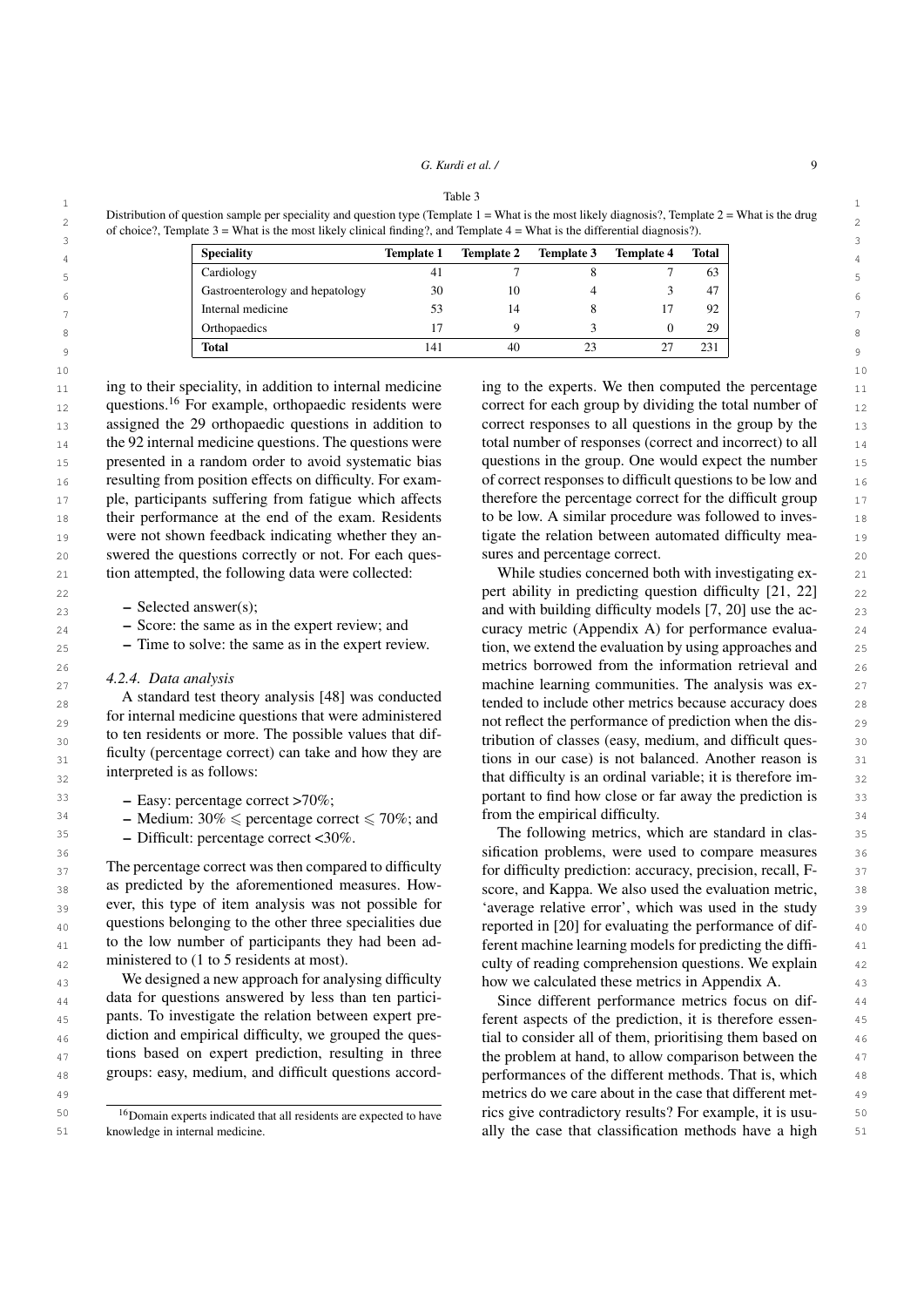1 precision but low recall, or vice versa. Deciding on the average of 67.69 ( $\pm$  5.85) (see Table 4 details). Com-2 superior method depends on the metric that is priori-<br>paring these results to the results achieved by domain 2 3 ised, whether it is higher precision or better recall. Our experts (range =  $63.64$  to 80.65 and mean =  $72.09 \pm 3.00$ <sup>4</sup> discussion of metrics is guided by the following char- 5.30) indicates that participants are adequately knowl-5 5 acteristics of the problem of prediction of question dif-6 ficulty: 6 ficulty: 6 ficulty: 6 ficulty: 6 ficulty: 6 ficulty: 6 ficulty: 6 ficulty: 6 ficulty: 6 ficulty: 6 ficulty: 6 ficulty: 6 ficulty: 6 ficulty: 6 ficulty: 6 ficulty: 6 ficulty: 6 ficulty: 6 ficulty: 6 ficulty: 6 superior method depends on the metric that is priorificulty:

 $8 \rightarrow$  The distribution of difficulty levels is not bal-9 9 *5.2.1. Is expert prediction a good proxy for difficulty?* anced, with the difficult questions being the minority class. This is apparent from the distribution of difficulty levels in the test set in addition to the literature about MCQ examinations [for example, see: [26,](#page-15-22) [33,](#page-15-12) [49,](#page-16-5) [50\]](#page-16-6).

<sup>14</sup> - All of the classes are of importance, with the metrics, more variation in performance between- and <sup>14</sup> 15 15 within-experts can be seen. Of interest are the low val-16 16 ues for precision, recall, and thus F-score on difficult <sup>[17](#page-9-0)</sup> being the minority class, appropriately difficult questions compared to easy and medium questions,<sup>17</sup> <sup>17</sup> 18 18 which suggests that domain experts are less precise – All of the classes are of importance, with little preference for good performance on difficult questions for two reasons: in addition to them being the minority class, appropriately difficult questions play an important role in discriminating between low- and high-information students.

21 21 main experts who are involved in the experiment have 22 22 teaching and exam construction experience, it is ex- $23$  perform well on some of the difficulty levels. A similar pected that they have more self-training (comparing  $23$  $24$  calculation was performed for recall and E-score one's own prediction with student performance) in pre-<br>calculation was performed for recall and E-score As we were interested in performance for all difficulty levels, we averaged over the precision for each difficulty level, thereby penalising prediction methods that perform well on some of the difficulty levels. A similar calculation was performed for recall and F-score.

 $28$  of the following three naive baselines:  $28$  performance. To answer the question of 'whether experts and automated measures do better than random guessing?', we compare their performance with the performance

- Random guesser which assigns difficulty levels arbitrarily;
- Weighted guesser which assigns difficulty levels according to their distribution in the test set; and
- Majority class classifier which assigns the most common difficulty level in the test set (medium) to all questions.

# 5. Results and Discussion

## *5.1. Residents' performance*

43 Following the description of the difficulty levels 2) Is there a relation between experts' performance and <sup>43</sup> <sup>44</sup> in Section [4.2.4,](#page-8-0) 39.1% ( $n = 36$ ) of the 92 internal overestimation or underestimation of difficulty? Re-45 medicine questions were easy, 44.6% ( $n = 41$ ) were garding the first question, the data suggest that experts  $46$  medium, and  $16.3\%$  (n = 15) were difficult. We con-<br>were more accurate in their prediction when they and  $46$ 47 47 sider this to be a good indicator of question suitability 48 as a test set, since this distribution of difficulty levels is  $\frac{1733}{1733}$  contract the contract of the contract of the contract of the contract of the contract of the contract of the contract of the contract of th 49 49 similar to the distribution of difficulty levels reported 50 in analyses of real exams (for example, see [\[26,](#page-15-22) [49\]](#page-16-5)). by experts. The F-score differed significantly between the different <sup>50</sup> 51 Residents' scores range from 58.49 to 77.65 with an difficulty levels (F(2,8) = 10.96, p < 0.05). Following the description of the difficulty levels

average of  $67.69 \ (\pm 5.85)$  (see Table [4](#page-10-0) details). Comexperts (range = 63.64 to 80.65 and mean = 72.09  $\pm$ 5.30) indicates that participants are adequately knowledgeable.

# 7 7 *5.2. Performance of the measures*

10 10 Overall, the accuracy of expert prediction ranges be- $\frac{11}{11}$  of difficulty levels in the lest set in addition to the tween 46% and 53%. As Table [6](#page-12-0) illustrates, the ac-12 12 curacy of experts is close (less than 10% variation in 13 13 **13 accuracy between experts). However, looking at other** 13 19 19 and complete in classifying difficult questions as com- $20$  As we were interested in performance for all difficulty pared to easy or medium questions. Given that do- $\frac{25}{25}$  answer the question of 'whether experts and augusting the difficulty of easy and medium questions  $\frac{25}{25}$  $26$  to mated measures do better than random quessing? since these represent a majority. The amount of self- $\frac{27}{27}$  we compare their performance with the performance in training is a possible explanation of the difference in  $\frac{27}{27}$ performance.

29 29 A point of interest is whether or not there are consis-<sup>30</sup> - Random guesser which assigns difficulty levels tent patterns characterising expert prediction. An ex-31 **31** arbitrarily; **and a** subset of a pattern is experts having a tendency to un-<sup>32</sup> - Weighted guesser which assigns difficulty levels derestimate or overestimate the difficulty of questions. <sup>33</sup> 33 according to their distribution in the test set; and Looking at the data, we found 44 questions for which  $34$  – Majority class classifier which assigns the most experts overestimated the difficulty compared to 21  $34$ <sup>35</sup> common difficulty level in the test set (medium) questions for which experts underestimated the diffi-36 36 culty. This suggests that experts tend to overestimate  $37 \text{ difficulty}$  as opposed to underestimating it. We ran a  $37 \text{ dyn}$ 38 38 further analysis of the relation between experts' per-<sup>39</sup> **5. Results and Discussion formance on questions (getting the question right or** <sup>39</sup> <sup>40</sup> 40 **40 wrong)** and their prediction. The analysis aimed to an-41 5.1. Residents' performance swer two questions: 1) Is there a relation between ex-42 42 perts' performance and their prediction accuracy? and overestimation or underestimation of difficulty? Regarding the first question, the data suggest that experts were more accurate in their prediction when they an-

<span id="page-9-0"></span><sup>17</sup>We performed a one way repeated measure ANOVA to compare the effect of actual difficulty of questions on F-scores achieved by experts. The F-score differed significantly between the different difficulty levels (F(2,8) = 10.96,  $p < 0.05$ ).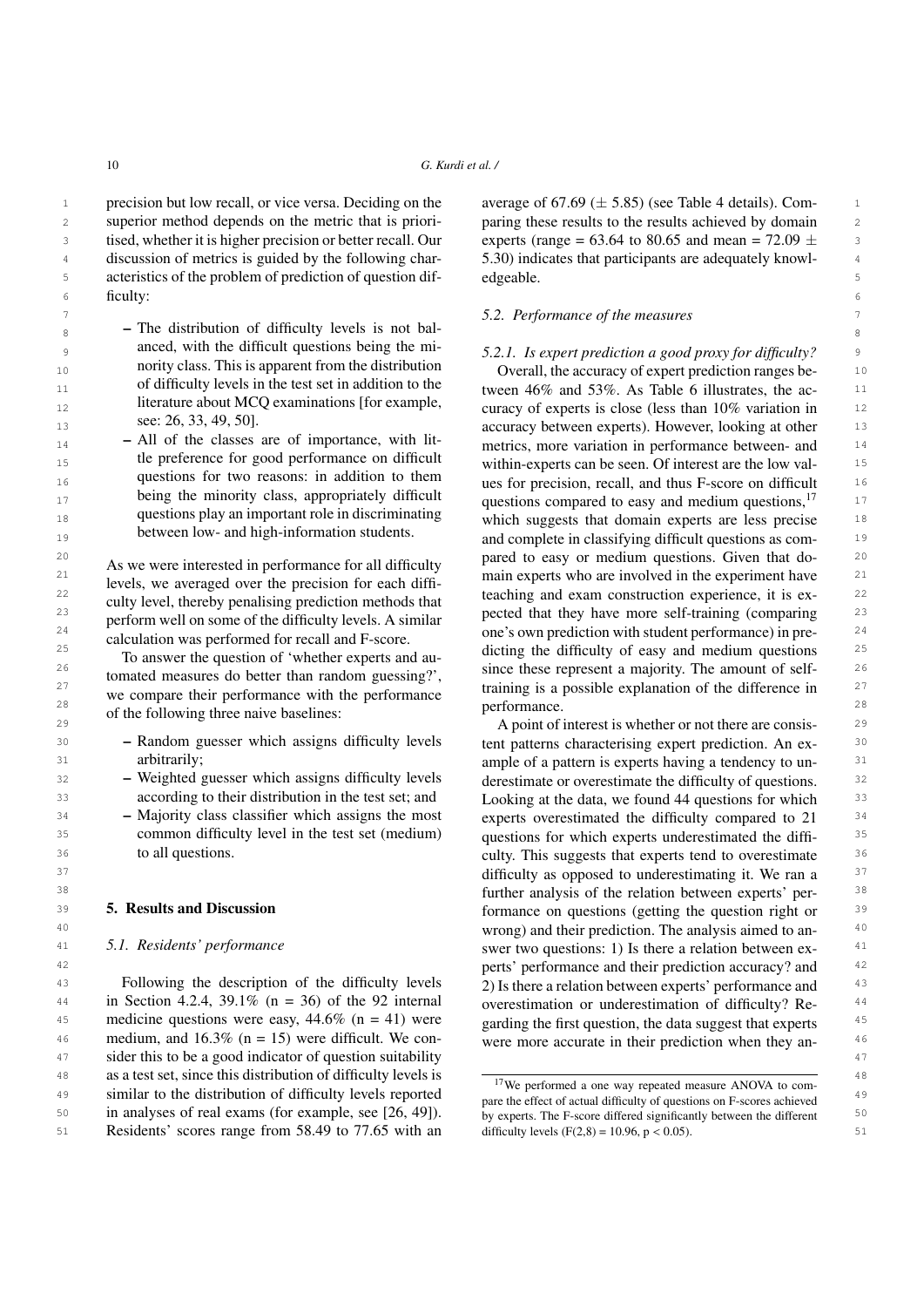### Table 4

<span id="page-10-0"></span>

|                 |                  | $1001C +$                     |                                                                                                              |  |
|-----------------|------------------|-------------------------------|--------------------------------------------------------------------------------------------------------------|--|
|                 |                  |                               | Residents' performance on the mock exam. Score is calculated as the percentage of the total possible scores. |  |
| Id              | No. of questions | Normalised score (out of 100) | % of questions answered correctly                                                                            |  |
| S <sub>1</sub>  | 155              | 77.65                         | 74.19                                                                                                        |  |
| S <sub>2</sub>  | 139              | 75.47                         | 71.94                                                                                                        |  |
| S <sub>3</sub>  | 92               | 73.40                         | 69.57                                                                                                        |  |
| S <sub>4</sub>  | 121              | 71.02                         | 67.77                                                                                                        |  |
| S <sub>5</sub>  | 92               | 69.73                         | 65.22                                                                                                        |  |
| S <sub>6</sub>  | 92               | 66.97                         | 61.96                                                                                                        |  |
| S7              | 121              | 65.94                         | 61.98                                                                                                        |  |
| S <sub>8</sub>  | 121              | 65.22                         | 60.33                                                                                                        |  |
| <b>S9</b>       | 92               | 64.22                         | 57.61                                                                                                        |  |
| <b>S10</b>      | 121              | 62.32                         | 57.85                                                                                                        |  |
| <b>S11</b>      | 103              | 61.86                         | 56.31                                                                                                        |  |
| S <sub>12</sub> | 139              | 58.49                         | 53.96                                                                                                        |  |
| Average         | 115.67           | 67.69                         | 63.22                                                                                                        |  |
|                 |                  |                               |                                                                                                              |  |

### $Table 5$  18 Table 5

<span id="page-10-2"></span>19 19 Resident performance (in percent) on questions belonging to different difficulty levels as predicted by: a) domain experts; b) relation strength  $_{20}$  indicativeness measure. Raw numbers are presented between parentheses.  $_{20}$ 

|    |    |                  |           | Correctness of responses ( <i>i.e.</i> resident performance) |                          |       |         |                        |  | 21             |
|----|----|------------------|-----------|--------------------------------------------------------------|--------------------------|-------|---------|------------------------|--|----------------|
|    |    |                  | Incorrect |                                                              | <b>Partially correct</b> |       | Correct | <b>Total responses</b> |  | 22             |
|    |    | Easy             | 17.37     | (33)                                                         | 3.68(7)                  | 78.95 | (150)   | (190)                  |  | 23             |
| £€ | a) | <b>Medium</b>    | 34.07     | (46)                                                         | 5.19(7)                  | 60.74 | (82)    | (135)                  |  | 24             |
| 泪  |    | <b>Difficult</b> | 11.11     | (2)                                                          | 0(0)                     | 88.89 | (16)    | (18)                   |  | 25             |
| ᇹ  |    | <b>Easy</b>      | 23.78     | (39)                                                         | 4.27(7)                  | 71.43 | (118)   | (164)                  |  | 26             |
| 培  | b) | <b>Medium</b>    | 23.23     | (23)                                                         | 0(0)                     | 76.77 | (76)    | (99)                   |  | 27             |
|    |    | <b>Difficult</b> | 28.57     | (10)                                                         | 0(0)                     | 71.43 | (25)    | (35)                   |  | 28             |
|    |    |                  |           |                                                              |                          |       |         |                        |  | 2 <sup>c</sup> |

<sup>30</sup> swered the questions correctly. The prediction of  $51\%$  the relative error metric, which is outperformed by the <sup>30</sup> <sup>31</sup> of questions solved correctly was accurate compared majority classifier. However, this is due to the majority <sup>31</sup> <sup>32</sup> to 36% of questions solved incorrectly. Concerning the of the questions in the test set belonging to the medium <sup>32</sup> <sup>33</sup> second question, experts overestimated the difficulty level and therefore the distance between any misclas-<sup>33</sup>  $34$  of 63% of the questions they solved correctly, com-<br>sified level and the actual difficulty level is minimal. <sup>35</sup> pared to 81% of the questions they solved incorrectly, With regards to questions belonging to other spe-<sup>35</sup> <sup>36</sup> which hints at an increase in the percentage of overes-<br>cialities, a Fisher's exact test<sup>[18](#page-10-1)</sup> was performed, com-<sup>37</sup> timation when questions are solved incorrectly. How-<br>paring the frequency of responses to questions belong-<sup>38</sup> ver, the small number of observations, especially the ing to the three difficulty levels (Table [5\)](#page-10-2), as predicted <sup>38</sup>  $\frac{39}{2}$  observation about questions solved incorrectly, pre-<br>by domain experts. Since the P-value of the test (0.003) <sup>40</sup>  $\frac{40}{10}$  cludes making a strong conclusion about expert per-<br>is less than the significance level (0.05), we can con-<sup>41</sup> cludes making a strong conclusion about expert per-<br><sup>41</sup><br>11<br>And the significance level (0.05), we can conswered the questions correctly. The prediction of 51% second question, experts overestimated the difficulty of 63% of the questions they solved correctly, compared to 81% of the questions they solved incorrectly, which hints at an increase in the percentage of overestimation when questions are solved incorrectly. However, the small number of observations, especially the observation about questions solved incorrectly, preformance and prediction.

 $43$  Given that expert prediction is considered as a ma-<br> $43$  tion and resident performance. As Table 5 illustrates,  $_{44}$  jor component of the evaluation framework for diffi-<br> $_{44}$  easy questions have a higher percentage of correct re- $_{45}$  culty measures, which is apparent from relying heavily sponses and a lower percentage of incorrect responses  $_{46}$  on expert prediction as a source of validation in multi- as compared to medium questions. However, this was  $_{47}$  ple studies [\[7,](#page-14-6) [51,](#page-16-7) [52\]](#page-16-8), the performance of domain ex-<br> $_{47}$  not the case for difficult questions. This result, along  $_{47}$  $_{48}$  perts was lower than anticipated. However, all experts with the results obtained from internal medicine ques-49 49 outperform the three baseline classifiers in each of the 50 50 50 prioritised metrics (i.e. accuracy, Kappa, average pre-<br>50 51 cision, average recall, and average F-score) except for cis observed in some cells (Table 5).

majority classifier. However, this is due to the majority of the questions in the test set belonging to the medium

 $\frac{42}{42}$  Formance and prediction.<br>
Given that expert prediction is considered as a ma-<br>
tion and resident performance. As Table [5](#page-10-2) illustrates, clude that a dependency exists between expert prediceasy questions have a higher percentage of correct responses and a lower percentage of incorrect responses as compared to medium questions. However, this was not the case for difficult questions. This result, along with the results obtained from internal medicine ques-

> <span id="page-10-1"></span><sup>18</sup>The Fisher's exact test was selected because of the low frequencies observed in some cells (Table [5\)](#page-10-2).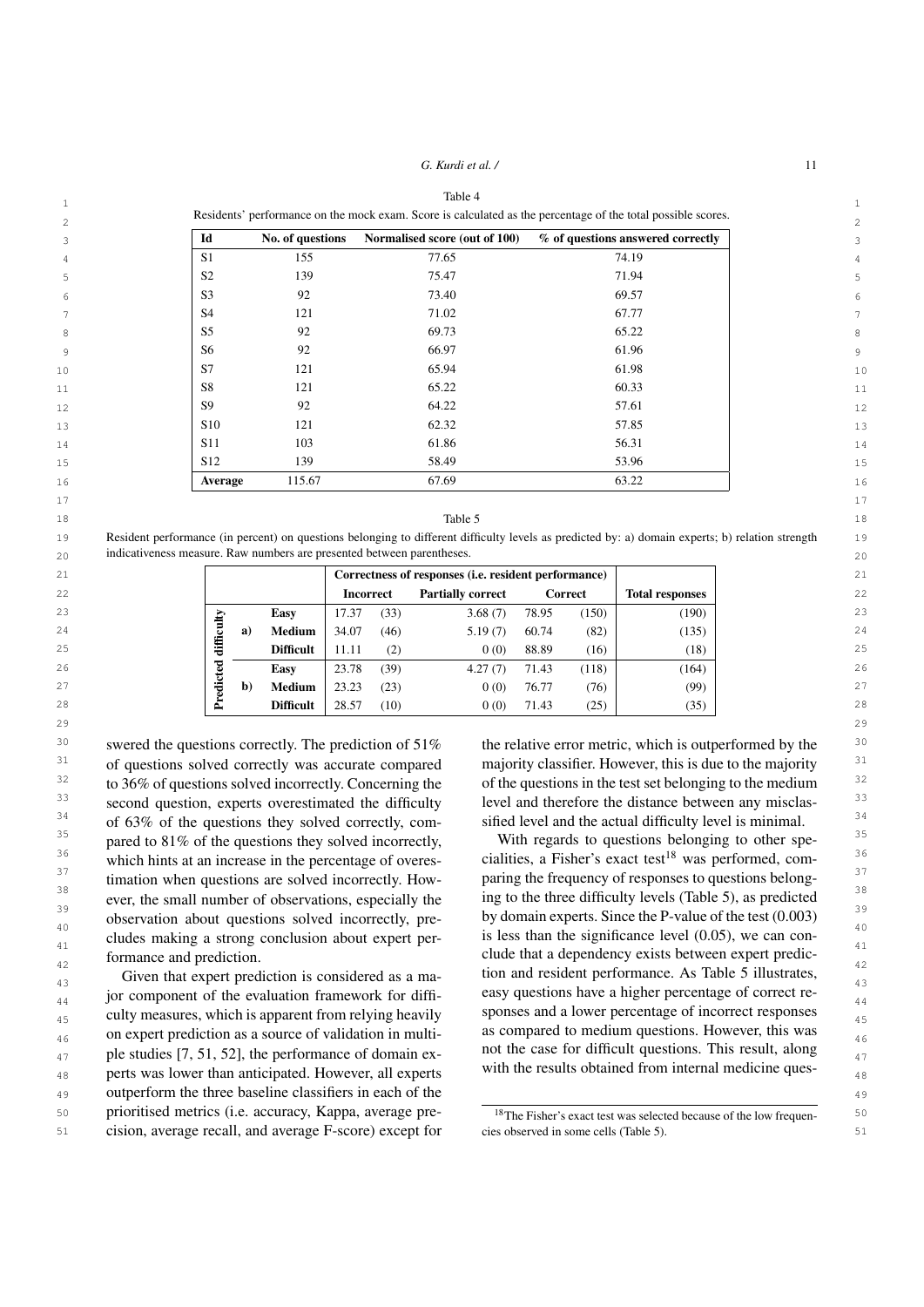cult questions.

To summarise, the results indicate that experts modmate question difficulty.

# 10 10 *in comparison with guessing and in comparison with each other?*

12 12 12 12 12 While preliminary evaluations of the similarity mea-<br> $\frac{1}{2}$  in comparison to domain experts? 13 13 sure [\[7\]](#page-14-6) showed that it has potential for predicting question difficulty, the current evaluation shows that compared with the performance of domain experts. the accuracy of this measure on its own is lower than Looking at Table 6, the relation strength indicative-two of the baseline classifiers (Table [6\)](#page-12-0). However, it ness measure ranks higher than low-performing ex- $_{17}$  is important to note that the similarity measure was perts on all prioritised metrics except for the relative  $_{17}$ evaluated in questions that have simple stems (i.e. con-<br>  $\frac{18}{18}$  error metric. This indicates that difficulty levels as-<br>  $\frac{18}{18}$  $_{19}$  sist of two concepts at most). Most of the questions signed by domain experts are closer to the actual dif- $_{20}$  in our dataset have more complex stems that contain ficulty levels than the difficulty levels assigned by the  $_{20}$ two to five concepts. It is expected that the complex-<br>automated measure. This can be explained by the abil-<br> $_{21}$  $_{22}$  ity of the stem contributes to the difficulty of the ques-<br> $_{22}$  ity of domain experts to recognise other features (e.g.  $_{22}$  $_{23}$  tions which is not captured by the similarity measure. Iinguistic features) that play a role in the difficulty of  $_{23}$  $_{24}$  This seems a plausible justification for its low perfor-questions. For example, while the relation strength in- $_{25}$  mance. Taking into account the contribution of both dicativeness measure predicts questions with indica- $_{26}$  stem and options into difficulty, as combined in the tive stems and low-similarity distractors to be easy,  $_{26}$  $_{27}$  relation strength indicativeness measure (Section 3.2), the language complexity of the questions or the use of  $_{27}$  $_{28}$  increases the performance on all metrics except for re-<br>  $_{28}$  rare concepts increases the difficulty of the question.  $_{29}$  call on difficult questions as shown in Table 6. The per-<br>In addition, experts have pedagogical content knowl- $_{30}$  formance of the relation strength indicativeness mea- edge (i.e knowledge about challenging concepts that  $_{30}$ two to five concepts. It is expected that the complex-This seems a plausible justification for its low perforcall on difficult questions as shown in Table [6.](#page-12-0) The per-

 $_{32}$  Another observation we made is that the similar- ceptions about) which gives them an advantage over  $_{32}$  $33$  ity measure tends to overestimate the difficulty of automated measures. 34 34 questions. The predicted difficulty of 45 questions 35 35 (48.91%) was higher than the empirical difficulty. On  $36$  the other hand, the predicted difficulty of 14 ques-<br> $\frac{6}{36}$  **Methodological Reflection**  $37 \text{ to } (15.22\%)$  was lower than the empirical difficulty. 38 We observed a similar pattern for the relation strength The studies reported in this paper were pilot in na-39 indicativeness measure. We expect that cohort expo- ture. Conducting similar studies with a larger number 39 <sup>40</sup> sure to examined concepts, particularly when review- of experts and student cohort would increase confi-<sup>41</sup> ing previous or sample exam papers, to moderate the dence in the results. To allow replication and extension <sup>42</sup> effect of difficulty factors captured by the automated of our work, the question set and the associated data 43 43 measures. Investigating the relation between cohort 44 44 While we have investigated expert performance on 45 45 question difficulty prediction, our investigation was foindicativeness measure. We expect that cohort expocharacteristics and difficulty remains an area for future research.

46 Performing Fisher's exact test on questions belong- cused on medical questions and therefore the general- 46 <sup>47</sup> ing to other specialties did not reveal a significant isability of these results to other domains is unknown. 48 difference between the frequencies of correct and in-<br>It is possible that other domains are more mature in 48 <sup>49</sup> correct responses to questions belonging to different the sense that pedagogical content knowledge is well-50 difficulty levels (as predicted by relation strength in-<br>
known. This, in turn, would improve expert predic-<br>
50 51 dicativeness measure). Results obtained from internal tion which would provide different results. In addition, 51 Performing Fisher's exact test on questions belongdifference between the frequencies of correct and indicativeness measure). Results obtained from internal

<sup>1</sup> tions, indicates that expert precision is worst on diffi- medicine indicate that the distance between predicted <sup>1</sup> 2 cult questions. The contract of the contract difficulty and empirical difficulty is higher in auto-3 3 matic prediction than in expert prediction. Classifying <sup>4</sup> erately predicted question difficulty. The results are easy questions as difficult, and vice versa, is expected 5 5 suggestive of an adverse effect of expert's performance <sup>6</sup> on their accuracy and of experts' tendency to overesti- incorrect responses in each group (Table 5). Therefore, <sup>7</sup> mate question difficulty. The same of the second vertice the failure in detecting a significant rela-<sup>8</sup> 5.2.2 *H* we all did the average relative error (Ta- $\frac{1}{9}$  5.2.2. How well did the automated measures perform  $\frac{1}{9}$  ble 6). medicine indicate that the distance between predicted easy questions as difficult, and vice versa, is expected to have a strong impact on the frequency of correct and incorrect responses in each group (Table [5\)](#page-10-2). Therefore,  $ble<sub>6</sub>$ 

# <sup>11</sup> 11 **11** comparison with each other? 5.2.3. How well did the automated measures perform <sup>11</sup> *in comparison to domain experts?*

 $_{31}$  sure is also better than random and weighted guessers. students find difficult to understand or have miscon-The performance of our measure is competitive compared with the performance of domain experts. Looking at Table [6,](#page-12-0) the relation strength indicativeness measure ranks higher than low-performing experts on all prioritised metrics except for the relative error metric. This indicates that difficulty levels assigned by domain experts are closer to the actual difficulty levels than the difficulty levels assigned by the ity of domain experts to recognise other features (e.g. linguistic features) that play a role in the difficulty of dicativeness measure predicts questions with indicative stems and low-similarity distractors to be easy, the language complexity of the questions or the use of rare concepts increases the difficulty of the question. edge (i.e knowledge about challenging concepts that students find difficult to understand or have misconceptions about) which gives them an advantage over automated measures.

# 6. Methodological Reflection

The studies reported in this paper were pilot in naof experts and student cohort would increase confidence in the results. To allow replication and extension of our work, the question set and the associated data were made available online.

isability of these results to other domains is unknown. the sense that pedagogical content knowledge is wellknown. This, in turn, would improve expert predic-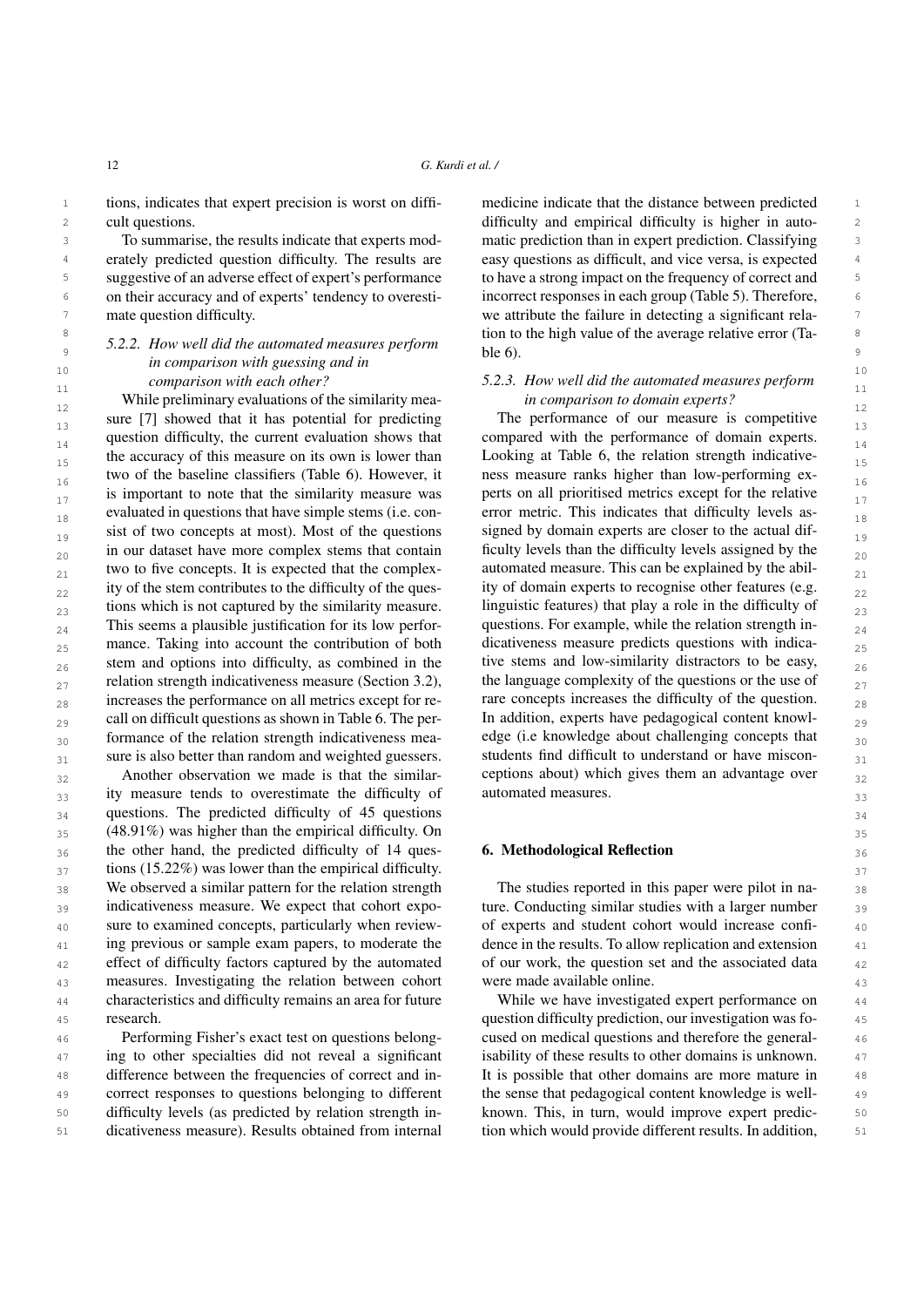*G. Kurdi et al. /* 13

Table 6

<span id="page-12-0"></span>1 1 Performance of different methods on difficulty prediction of internal medicine questions. The rank of each method among others is enclosed in  $3 \text{ error, } E = \text{easy, } M = \text{medium, } D = \text{difficult, and } Avg. = \text{average.}$ parentheses and boldface indicates the method with the best performance in each metric  $(Q = \text{questions}, Acc. = \text{accuracy}, Rel. error = \text{relative})$ 

|          |    |        |            |        | Precision |        |        |                  | Recall |        |        | <b>F-score</b> |        |        |        |        |
|----------|----|--------|------------|--------|-----------|--------|--------|------------------|--------|--------|--------|----------------|--------|--------|--------|--------|
| Method   | #Q | Acc.   | Rel. error | Kappa  | E         | м      | D      | Avg.             | E      | м      | D      | Avg.           | E      | м      | D      | Avg.   |
|          |    |        |            |        |           |        |        | <b>Baseline</b>  |        |        |        |                |        |        |        |        |
| Random   |    | .33(9) | .44(7)     | 0(8)   | .33(8)    | .33(8) | .33(2) | .33(7)           | .33(6) | .33(8) | .33(5) | .33(6)         | .36(7) | .39(7) | .22(6) | .32(8) |
| Weighted |    | .38(7) | .38(4)     | 0(8)   | .39(7)    | .45(4) | .16(7) | .33(7)           | .39(5) | .45(6) | .16(6) | .33(6)         | .39(6) | .44(6) | .19(7) | .34(6) |
| Majority |    | .45(6) | .28(1)     | 0(8)   | Na        | .45(4) | Na     | .15(8)           | 0(8)   | 1(1)   | 0(7)   | .33(6)         | Na     | .62(1) | Na     | Na     |
|          |    |        |            |        |           |        |        | <b>Experts</b>   |        |        |        |                |        |        |        |        |
| Expert 1 | 22 | .46(5) | .39(5)     | .19(2) | .80(2)    | .40(7) | .29(4) | .50(3)           | .40(4) | .50(4) | .50(2) | .47(2)         | .53(4) | .44(6) | .36(4) | .45(3) |
| Expert 2 | 35 | .46(5) | .36(3)     | .16(5) | 1(1)      | .44(5) | .25(6) | .56(1)           | .42(3) | .47(5) | .50(2) | .46(3)         | .59(3) | .46(5) | .33(5) | .46(2) |
| Expert 3 | 20 | .50(3) | .36(3)     | .18(3) | .63(4)    | .63(1) | 0(8)   | .42(5)           | .71(1) | .42(7) | 0(7)   | .38(5)         | .67(1) | .50(4) | 0(8)   | .39(4) |
| Expert 4 | 23 | .52(2) | .36(3)     | .05(7) | .63(4)    | .40(7) | 0(8)   | .34(6)           | .71(1) | .29(9) | 0(7)   | .33(6)         | .67(1) | .33(9) | 0(8)   | .33(7) |
| Expert 5 | 30 | .53(1) | .30(2)     | .24(1) | .67(3)    | .50(3) | .40(1) | .52(2)           | .55(2) | .57(2) | .40(4) | .51(1)         | .60(2) | .53(3) | .40(1) | .51(1) |
|          |    |        |            |        |           |        |        | <b>Automatic</b> |        |        |        |                |        |        |        |        |
| [8]      | 92 | .47(4) | .42(6)     | .17(4) | .48(5)    | .54(2) | .32(3) | .45(4)           | .39(5) | .54(3) | .47(3) | .47(2)         | .43(5) | .54(2) | .38(3) | .45(3) |
| $[7]$    | 92 | .36(8) | .50(8)     | .08(6) | .46(6)    | .41(6) | .27(5) | .33(7)           | .28(7) | .29(9) | .73(1) | .43(4)         | .35(8) | .34(8) | .39(2) | .36(5) |

17 de agosto de la contrada de la contrada de la contrada de la contrada de la contrada de la contrada de la c 18 18 examination questions annotated with student performain experts' characteristics (e.g. teaching experience mance was difficult because of exam security issues. 20 and exam construction experience) and how these con-<br>Further studies that investigate the consistency of the  $\frac{20}{20}$ tribute to their predictive performance. However, the results for human-authored questions are in high de- $22$  amount of data that we have was limited for conduct- mand.  $_{23}$  ing such an analysis. Another factor that is expected to  $\mu$  another point that needs to be emphasised here is  $_{23}$ 24 improve expert prediction, and that requires additional that, although the questions in the test set belong to  $\frac{24}{}$ studies, is interaction and familiarity with the cohort to four templates, these templates have different characwe find it worthwhile and interesting to look at doand exam construction experience) and how these conbe tested.

 $27$  Similarly, while we believe that research on medi-<br>the number of correct answers). In addition, we varcal, case-based questions has a major impact due to the ied the questions' characteristics within questions beheavy use of these question in medical education and longing to the same template. If the questions had been  $_{29}$  $_{30}$  in Board exams [\[53,](#page-16-9) [54\]](#page-16-10), it would be interesting to in-<br> $_{30}$  similar, we would have had no confidence in the gen- $_{31}$  vestigate the utility of the automatic measures evalu-erality of the test set and the generalisability of the re- $_{32}$  ated in this paper in predicting the difficulty of other sults. However, at least the different characteristics of  $_{32}$ Similarly, while we believe that research on meditypes of questions.

34 34 Automatic measures for difficulty prediction are de-<br>34  $_{35}$  veloped for the purpose of controlling the difficulty Finally, it is worth mentioning that the performance  $_{35}$  $36$  of automatically generated questions. This does not of both automatic measures investigated in this pa  $37$  preclude the use of these measures for predicting the per is heavily dependent on the completeness and cor- $38$  difficulty of human-authored questions (after parsing rectness of the ontology in use. Thus, an interesting  $38$  $39$  these questions). One of the limitations of the current next step would be investigating the variation in per- $_{40}$  study is that our test set consists of automatically gen-<br>formance when ontologies with different characteris- $_{41}$  erated questions only. These questions are very sim-<br>tics (e.g. size and expressivity) are used. Taking a dif- $_{42}$  ilar in terms of their linguistic structure. Difficulty ferent perspective, the performance of these measures  $_{42}$  $_{43}$  prediction measures might perform worse on human- can also be used as an indication of ontology quality. 44 44 authored questions that are expected to be inherently 45 45 more diverse in their linguistic structure. Another dif-46 ference between auto-generated and human-authored 7. Conclusion **16** and 16 47 47 questions is that, as mentioned earlier, the percentage 48 of flawed questions is high among the latter type of To the best of our knowledge, this study is the first 48 49 questions. This is another expected source of perfor- to compare the performance of domain experts, naive 49 50 mance variation between different measures on the two and automated methods for MCQ difficulty prediction. 50 51 sets of questions. However, obtaining human-authored With respect to RQ1, experts moderately predicted 51 questions. This is another expected source of perfor-

mance was difficult because of exam security issues. results for human-authored questions are in high demand.

 $26$  be tested. the number of concepts in the stem and  $26$  $\frac{33}{33}$  types of questions.  $\frac{33}{33}$  types of questions. Another point that needs to be emphasised here is that, although the questions in the test set belong to four templates, these templates have different characied the questions' characteristics within questions belonging to the same template. If the questions had been similar, we would have had no confidence in the generality of the test set and the generalisability of the results. However, at least the different characteristics of ing the results.

> Finally, it is worth mentioning that the performance of both automatic measures investigated in this paper is heavily dependent on the completeness and correctness of the ontology in use. Thus, an interesting next step would be investigating the variation in performance when ontologies with different characteristics (e.g. size and expressivity) are used. Taking a different perspective, the performance of these measures can also be used as an indication of ontology quality.

# 7. Conclusion

To the best of our knowledge, this study is the first and automated methods for MCQ difficulty prediction. With respect to RQ1, experts moderately predicted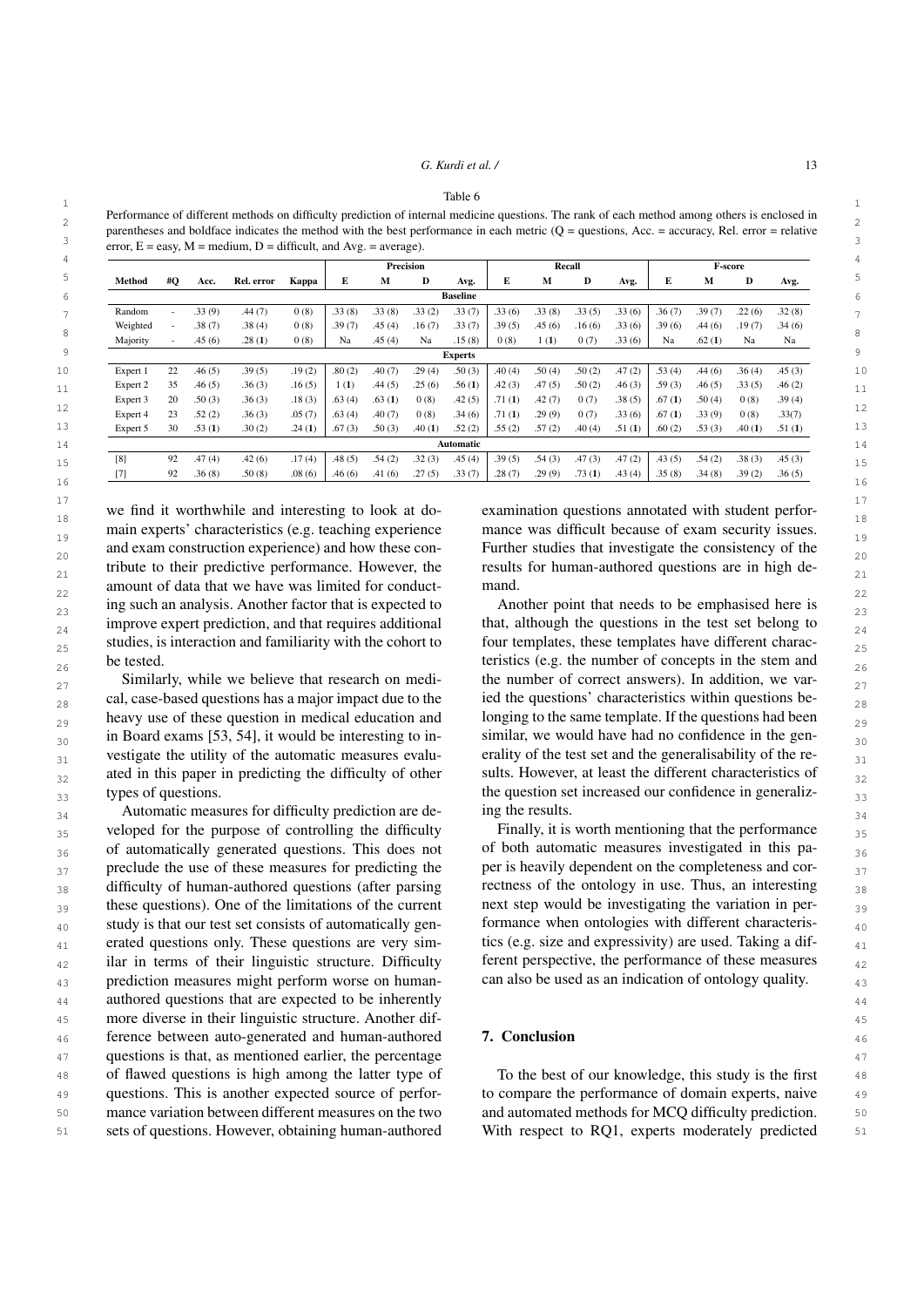<sup>1</sup> the difficulty of questions and were more accurate in **Appendix A. Calculation of the evaluation metrics** 2 2 predicting easy and medium questions compared to 3 difficult questions. Regarding RQ2, the comparison Let  $D = \{e, m, d\}$  be a set of difficulties ( $e = \text{easy}$ , 3 <sup>4</sup> shows that the relation strength indicativeness measure  $m =$  medium, and  $d =$  difficult) and let Q be a set 5 outperforms the similarity-based measure. Moreover, of questions  $\{q_1, ..., q_n\}$ . Let  $actDiff : Q \to D$  be a <sup>6</sup> the former difficulty measure is of comparable perfor-<br>function over  $Q$  and  $D$  that returns the actual difficulty <sup>7</sup> mance to that of domain experts, who are heavily re- of a question (as derived from percentage correct) and <sup>8</sup> lied on in practice. We consider this as a major success let  $preDiff : Q \to D$  be a function over Q and D <sup>9</sup> since it can be used as an economical alternative. We that returns the predicted difficulty of a question. Let <sup>10</sup> believe that the ability of our model to explain its de-<br> $Q_{nc} \subseteq Q$  be the set of correctly classified questions, <sup>11</sup> cisions (why a particular question is classified as be-<br>i.e.  $q \in Q_{nc}$  if  $actDiff(q) = preDiff(q)$ . We can define <sup>12</sup> longing to a particular difficulty level), whether the de-<br><sup>12</sup> accuracy as follows: 13 13 cision is correct or not, is another point of strength. <sup>14</sup> These justified decisions can make exam designers <sup>14</sup> <sup>15</sup> consider new aspects of questions, which in turn pro-<br> $A_{CouluQ}$   $|Q_{pc}|$ <sup>16</sup> vide new insights into the difficulty and validity of  $|Q|$  is the same of the same of the same of the same of the same of the same of the same of the same of the same of the same of the same of the same of the same  $\frac{17}{17}$  questions  $\frac{17}{17}$ the former difficulty measure is of comparable performance to that of domain experts, who are heavily requestions.

<sup>18</sup> However, investigating additional factors that can be Possible values are between 0 and 1 with 1 indicating <sup>18</sup> <sup>19</sup> used to predict the difficulty of both automatically gen-<br><sup>19</sup> used to predict the difficulty of both automatically gen-<br><sup>19</sup> 20 erated and human-authored questions is still a subject For  $x \in D$ , let  $Q_x \subseteq Q$  be the set of questions with 20 21 of ongoing research. While doing this, the criteria pre-<br>the difficulty level *x* s.t  $q \in Q_x$  if  $actDiff(q) = x$  and 21 22 sented in this study need to be considered as the mini-<br>let  $Q_{px} \subseteq Q$  be the set of questions predicted as being 22 23 mum set of evaluation criteria.  $x \text{ s.t } q \in Q_{px} \text{ if } preDiff(q) = x. \text{ Precision for } Q_x \text{ is}$ <sup>23</sup> However, investigating additional factors that can be erated and human-authored questions is still a subject of ongoing research. While doing this, the criteria presented in this study need to be considered as the minimum set of evaluation criteria.

25 25 notated question set that can be used for testing the per-<sup>26</sup> formance of prediction methods, a larger question set <sup>26</sup> <sup>27</sup> is needed to cross-validate the results and gain more  $Precision_{Q} = \frac{|Q_x \cap Q_{pc}|}{27}$ <sup>28</sup> confidence in their consistency, as well as to provide  $|Q_{px}|$   $|Q_{px}|$   $|Q_{px}|$ 29 29 statistical significance. In addition, a larger question <sup>30</sup> set will allow the use of standard machine learning al-<br>The value ranges from 0 to 1 with higher values indi- $31$  sorithms for building prediction models and investigation cating that the classifier is less likely to identify ques-<sup>32</sup> gating whether these models outperform the ontology-<br> $\frac{1}{2}$  tions as being x while they are actually not. Next, we  $\frac{33}{3}$  based measures compared in this study. define the recall on  $Q_x$  as:  $\frac{1}{34}$  34 set will allow the use of standard machine learning algorithms for building prediction models and investigating whether these models outperform the ontologybased measures compared in this study.

# Acknowledgement

38 38 We would like to thank all participants of our experiments for their valuable contributions to our work.

# Funding

45 45 This work was funded by an EPSRC grant (ref: 46 EP/P511250/1) under an Institutional Sponsorship  $F_{\text{recon}} = 2 \cdot \frac{Precision_{Q_x} * Recall_{Q_x}}{1 - 2 \cdot 1}$ 47 (2016) for The University of Manchester, along with  $\frac{1}{4} \sec^2 x = 2 \sec^2 x - 2 \sec^2 x$  Precision<sub>Ox</sub> + Recall<sub>Ox</sub> + 2. 48 48 a partial contribution from Elsevier. The funding acts as a secondment to an initial EPSRC grant (ref:  $F - score_{Q_x}$  ranges between 0 and 1. The closer the 49 50 *EP/K503782/1)* awarded as an Impact Acceleration *precision*<sub> $Q_x$ </sub> and *recall*<sub> $Q_x$ </sub> to each other, the greater the 50 51 51 Account (2016) for The University of Manchester. as a secondment to an initial EPSRC grant (ref: EP/K503782/1) awarded as an Impact Acceleration

# <span id="page-13-0"></span>Appendix A. Calculation of the evaluation metrics

Let  $D = \{e, m, d\}$  be a set of difficulties ( $e = \text{easy}$ ,  $m =$  medium, and  $d =$  difficult) and let *Q* be a set of questions  $\{q_1, ..., q_n\}$ . Let  $actDiff : Q \rightarrow D$  be a let *preDif* :  $Q \rightarrow D$  be a function over Q and D that returns the predicted difficulty of a question. Let  $Q_{pc} \subseteq Q$  be the set of correctly classified questions, i.e.  $q \in Q_{pc}$  if  $actDiff(q) = preDiff(q)$ . We can define accuracy as follows:

$$
Accuracy = \frac{|Q_{pc}|}{|Q|}.
$$

that all questions are correctly classified.

 $24$  24 Finally, while we made an attempt at creating an an- defined as follows: defined as follows:

$$
Precision_{Q_x} = \frac{|Q_x \cap Q_{pc}|}{|Q_{px}|}.
$$

$$
36 \text{ Acknowledgement} \qquad \qquad \text{Recall}_{Q_x} = \frac{|Q_x \cap Q_{pc}|}{|Q_x|}. \qquad \qquad \text{36} \qquad \text{37}
$$

<sup>39</sup> We would like to that all participants of our exper-<br>The value ranges from 0 to 1 with a value of 1 in-<br><sup>39</sup> <sup>40</sup> Thents for their valuable contributions to our work. dicating that the classifier has identified all questions  $\frac{1}{41}$  in  $Q_x$  and a value of 0 indicating that it has missed  $\frac{41}{41}$  $\frac{42}{\pi}$  all questions in  $Q_x$ . In what follow, we define the  $\frac{42}{\pi}$ **Funding**  $F - score \text{ on } Q_x$ : 43

$$
F-score_{Q_x} = 2 * \frac{Precision_{Q_x} * Recall_{Q_x}}{Precision_{Q_x} + Recall_{Q_x}}.
$$

value.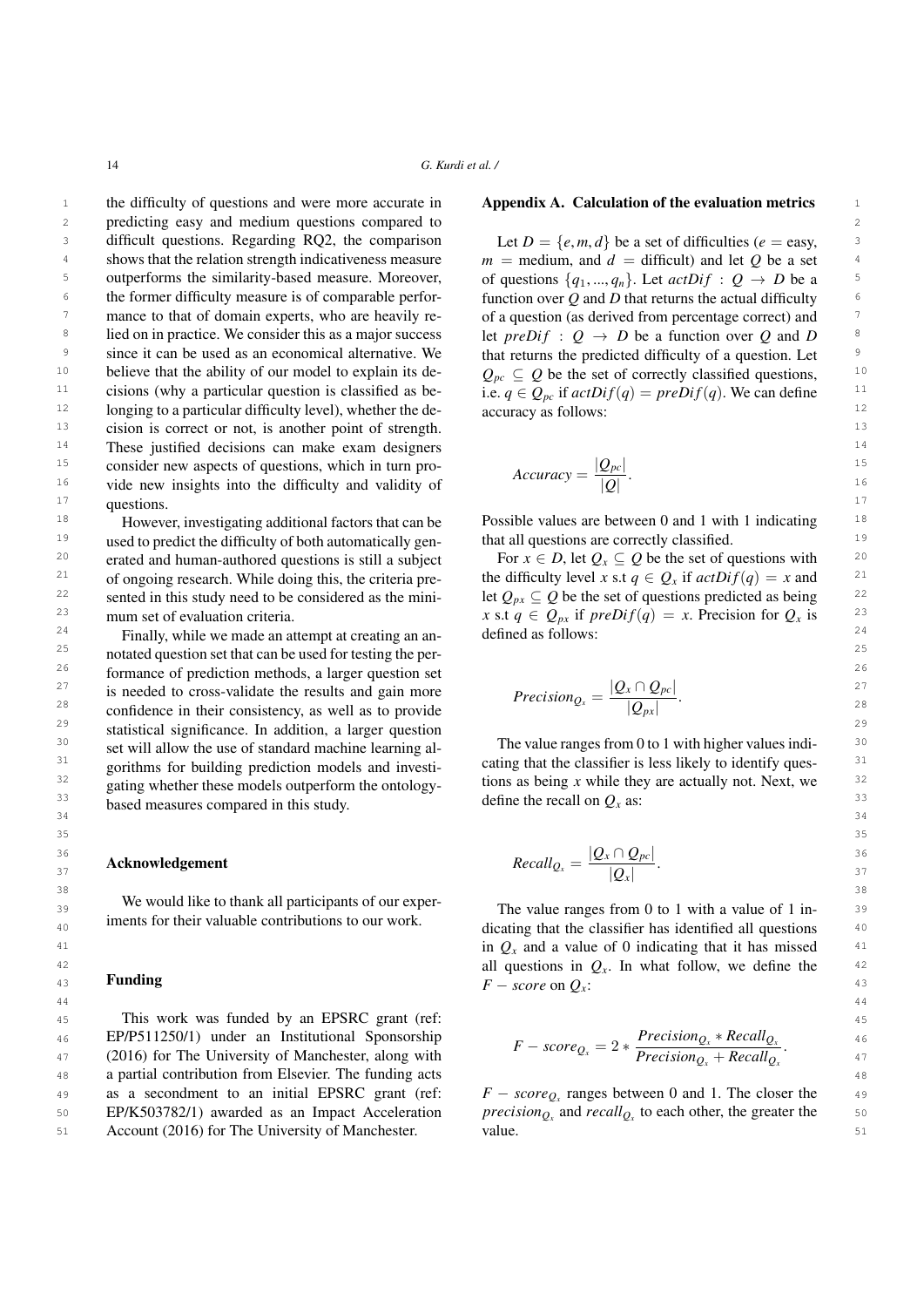1 **1** Let *max* be a function that returns the maximum *Template 4: What is the differential diagnosis?* 2 possible error where each  $x \in D$  is associated with nu-<br>**O6:** A infant partient presents with diarrham and 2  $\frac{3}{2}$  merical values between [1,3], and maximum possible  $\frac{1}{2}$  between  $\frac{1}{2}$  and  $\frac{1}{2}$  and  $\frac{1}{2}$  and  $\frac{1}{2}$  and  $\frac{1}{2}$  and  $\frac{1}{2}$  and  $\frac{1}{2}$  and  $\frac{1}{2}$  and  $\frac{1}{2}$  and  $\frac{1}{2}$  and  $\$  $\frac{4}{4}$  error is the difference between the maximum and min-<br> $\frac{4}{4}$  ediatric gastrospheritis (key) 5 imum values associated with *x* (in this case,  $3-1=2$ ).

8 8 E. organophosphate toxicity 9 9 *Average relative error* = P<sup>|</sup>*Q*<sup>|</sup> *<sup>n</sup>*=1 *preDi f*(*q*)−*actDi f*(*q*) |*Q*| ∗*max*

<sup>10</sup> The value ranges from 0 to 1. The closer the value to  $P_{\text{a}}$   $P_{\text{a}}$   $P_{\text{a}}$   $P_{\text{a}}$   $P_{\text{a}}$   $P_{\text{a}}$   $P_{\text{a}}$   $P_{\text{a}}$   $P_{\text{a}}$   $P_{\text{a}}$   $P_{\text{a}}$   $P_{\text{a}}$   $P_{\text{a}}$   $P_{\text{a}}$   $P_{\text{a}}$   $P_{\text{a}}$   $P$  $11$  11 0, the fewer errors are made by the classifier.

<sup>12</sup> 12 Finally, to define  $\kappa$ appa, let  $p_o$  be the observed  $\frac{12}{\pi}$  [1] J. Collins, Writing multiple-choice questions for continuing agreement and  $p_e$  be the agreement by chance. Then,

$$
Kappa(Q, p_o, p_e) = \frac{p_o - p_e}{1 - p_e}.
$$

19 19 The value is less than or equal to 1 with a value of 1 indicating a perfect agreement.

<span id="page-14-11"></span><span id="page-14-10"></span><span id="page-14-9"></span><span id="page-14-8"></span><span id="page-14-5"></span><span id="page-14-4"></span>*Template 1: What is the most likely diagnosis?*

| Q3: A patient with a history of pericarditis          | tion of multiple choice questions from domain ontologies, in:                                                               | Ζć             |
|-------------------------------------------------------|-----------------------------------------------------------------------------------------------------------------------------|----------------|
| presents with chest pain. What is the most likely     | IADIS International Conference e-Learning, 2008, pp. 427–                                                                   | 27             |
| diagnosis?                                            | 434.                                                                                                                        | 28             |
| A. cardiac tamponade (key)                            | [6] M. Cubric and M. Tosic, Towards automatic generation of<br>e-assessment using semantic web technologies, International  | 2 <sub>5</sub> |
| B. atrioventricular nodal re-entry tachy-             | Journal of e-Assessment $1(1)$ (2011).                                                                                      | 30             |
| cardia                                                | [7] T. Alsubait, B. Parsia and U. Sattler, Generating multiple                                                              | 31             |
| C. primary pulmonary hypertension                     | choice questions from ontologies: lessons learnt, in: <i>OWLED</i> ,                                                        | 32             |
| D. end stage renal disease                            | 2014, pp. 73–84.                                                                                                            | 33             |
|                                                       | [8] J. Leo, G. Kurdi, N. Matentzoglu, B. Parsia, S. Forege,                                                                 | 34             |
| E. hypertension                                       | G. Donato and W. Dowling, Ontology-based generation of<br>medical, multi-term MCQs, International Journal of Artifi-        | 35             |
| Template 2: What is the drug of choice?               | cial Intelligence in Education (2019). https://doi.org/10.1007/                                                             | 36             |
|                                                       | s40593-018-00172-w.                                                                                                         | 37             |
| Q4: A patient presents with atrioventricular nodal    | [9] M. Al-yahya, Ontology-based multiple choice question gener-                                                             | 38             |
| re-entry tachycardia. What is the drug of choice?     | ation, The Scientific World Journal 2014 (2014).                                                                            | 3S             |
| A. adenosine (key)                                    | [10] N. Afzal, Automatic generation of multiple choice questions                                                            |                |
| B. propafenone                                        | using surface-based semantic relations, International Journal                                                               | 40             |
| C. flecainide                                         | of Computational Linguistics (IJCL) 6(3) (2015), 26–44.                                                                     | 41             |
| D. sotalol                                            | [11] M. Heilman, Automatic factual question generation from text,<br>PhD thesis, Carnegie Mellon University, 2011.          | 42             |
| Template 3: What is the most likely clinical finding? | [12] G. Kurdi, J. Leo, B. Parsia, U. Sattler and S. Al-Emari, A.                                                            | 43             |
|                                                       | systematic review of automatic question generation for educa-                                                               | 44             |
| Q5: A 75+ year old patient presents with aortic       | tional purposes, International Journal of Artificial Intelligence                                                           | 45             |
| valve stenosis. What is the most likely clinical      | in Education (2019), In press.                                                                                              | 46             |
| finding?                                              | [13] T. Alsubait, Ontology-based question generation, PhD thesis,                                                           | 47             |
| A. dyspnea (key)                                      | University of Manchester, 2015.                                                                                             | 48             |
| <b>B.</b> Pulsus alternans                            | [14] V. Crisp and R. Grayson, Modelling question difficulty in<br>an A level physics examination, Research Papers in Educa- | 4S             |
| C. epistaxis                                          | tion 28(3) (2013), 346-372. https://doi.org/10.1080/02671522.                                                               | 50             |
| D. ejection click                                     | 2012.673005.                                                                                                                | 51             |

| Template 4: What is the differential diagnosis?         |
|---------------------------------------------------------|
| <b>O6</b> : A infant patient presents with diarrhea and |
| lethargy. What is the differential diagnosis?           |

- A. pediatric gastroenteritis (key)
- B. intussusception (key)
- 6 6 **C.** cystic fibrosis **C.**  $\frac{1}{2}$
- $\nabla |\varrho|$   $\mathbf{p}_i \cdot \mathbf{p}_i \cdot \mathbf{f}(q)$   $\alpha \cdot \mathbf{p}_i \cdot \mathbf{f}(q)$  D. intestinal volvulus
	-

# <span id="page-14-7"></span><span id="page-14-6"></span><span id="page-14-3"></span><span id="page-14-2"></span><span id="page-14-1"></span><span id="page-14-0"></span>References

- Finally, to define  $\kappa appa$ , let  $p_0$  be the observed [1] J. Collins, Writing multiple-choice questions for continuing 13 14 14 *dioGraphics* 26(2) (2006), 543–551. [https://doi.org/10.1148/](https://doi.org/10.1148/rg.262055145)  $\frac{15}{15}$  15 medical education activities and self-assessment modules, *Ra*[rg.262055145.](https://doi.org/10.1148/rg.262055145)
- 16  $\begin{array}{ccc} I_6 & I_1 \end{array}$   $\begin{array}{ccc} I_2 & I_2 \end{array}$   $\begin{array}{ccc} I_3 & I_4 \end{array}$   $\begin{array}{ccc} I_5 & I_6 \end{array}$   $\begin{array}{ccc} I_7 & I_8 \end{array}$   $\begin{array}{ccc} I_9 & I_9 \end{array}$   $\begin{array}{ccc} I_1 & I_2 \end{array}$   $\begin{array}{ccc} I_1 & I_2 \end{array}$   $\begin{array}{ccc} I_2 & I_3 \end{array}$   $\begin{array}{ccc} I_3 & I_4 \end{array}$  $\mathbf{A} \mu \mathbf{B} \mu(\mathbf{Q}, \mathbf{P}_o, \mathbf{P}_e) = \frac{1}{1 - p_o}$ . and reliability of multiple choice questions for use in nursing  $\mathbf{I}$ 18 18 research and education, *Collegian* 12(1) (2005), 19–24. [https:](https://doi.org/10.1016/S1322-7696(08)60478-3) [//doi.org/10.1016/S1322-7696\(08\)60478-3.](https://doi.org/10.1016/S1322-7696(08)60478-3)
- 20 20 *istics of assessment procedures*, in: *Handbook of Psychol-*21 21 *ogy*, John Wiley and Sons, Inc., 2003. ISBN 9780471264385. 22 22 [http://dx.doi.org/10.1002/0471264385.wei1003.](http://dx.doi.org/10.1002/0471264385.wei1003) [3] J.D. Wasserman and B.A. Bracken, *Psychometric character-*
- **23 Appendix B. Example questions 23 23 14 C.** Kurdi, Generation and mining of medical, case-based mul- $24$  2000 [4] G. Kurdi, Generation and mining of medical, case-based multiple choice questions, PhD thesis, University of Manchester, 2020.
- 25 **1** *Iemplate 1:* What is the most likely alagnosis? [5] A. Papasalouros, K. Kanaris and K. Kotis, Automatic genera-26 **103.** A patient with a history of pericarditis tion of multiple choice questions from domain ontologies, in: 26 434.
	-
	- 2014, pp. 73–84.
	- [s40593-018-00172-w.](https://doi.org/10.1007/s40593-018-00172-w)
	- ation, *The Scientific World Journal* 2014 (2014).
	-
	- PhD thesis, Carnegie Mellon University, 2011.
	-
	- University of Manchester, 2015.
	- [2012.673005.](https://doi.org/10.1080/02671522.2012.673005)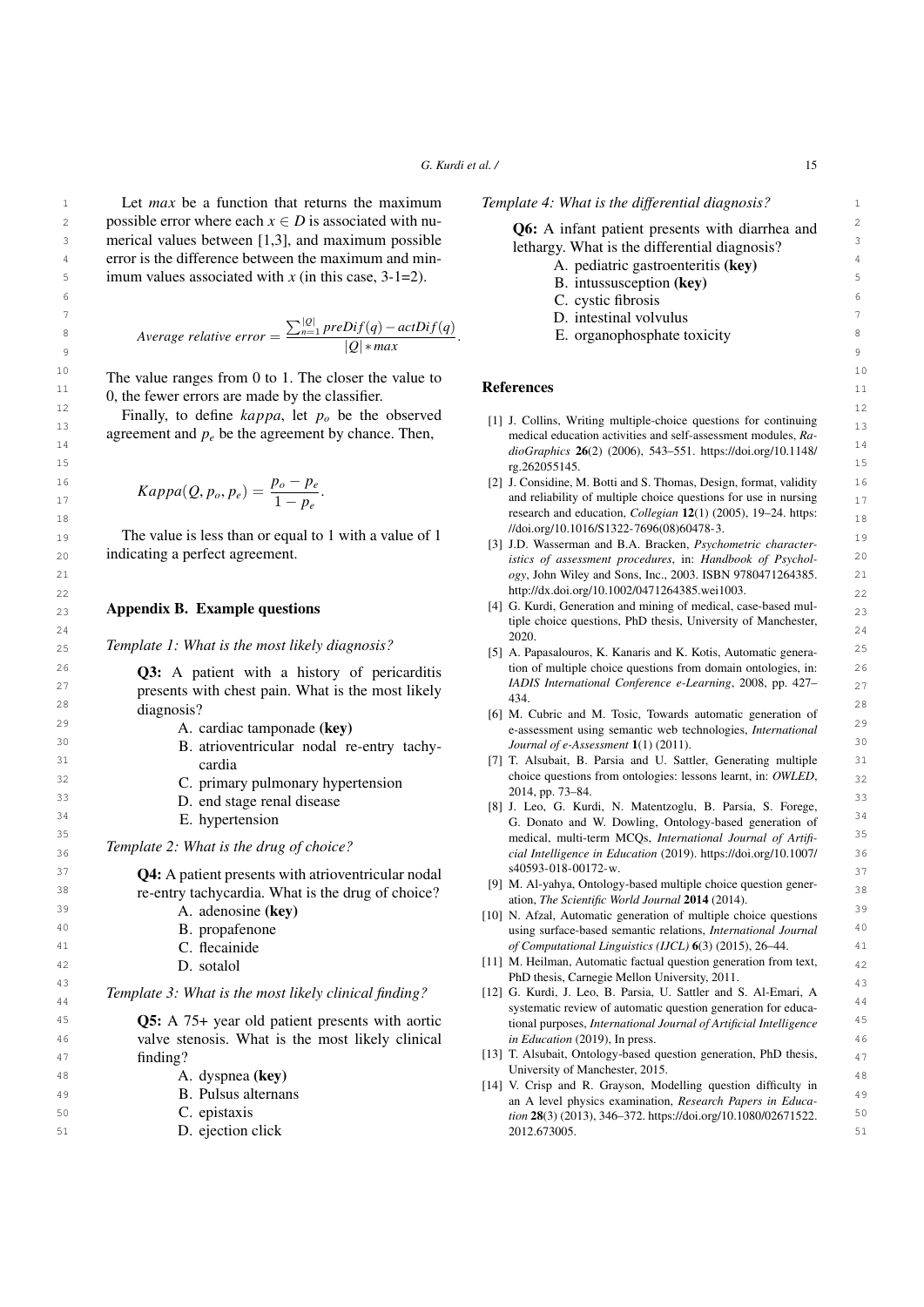- 1 [15] J.D. Scheuneman, Y.V. Fan and S.G. Clyman, An investigation BMC Research Notes 9(1) (2016), 399. https://doi.org/10.1186/ 2 2 of the difficulty of computer-based case simulations, *Medical Education* 32(2) (1998), 150–158. http://dx.doi.org/10.1046/j. [29] Y. Sarin, M. Khurana, M. Natu, A.G. Thomas and T. Singh, *Education* 32(2) (1998), 150–158. [http://dx.doi.org/10.1046/j.](http://dx.doi.org/10.1046/j.1365-2923.1998.00193.x) [1365-2923.1998.00193.x.](http://dx.doi.org/10.1046/j.1365-2923.1998.00193.x)
- <sup>5</sup> item difficulty: A linear regression approach, *Physical Review* [30] M. Tarrant, J. Ware and A.M. Mohammed, An assessment of 6 6 *Special Topics - Physics Education Research* 7 (2011), 010110. item difficulty: A linear regression approach, *Physical Review* [https://link.aps.org/doi/10.1103/PhysRevSTPER.7.010110.](https://link.aps.org/doi/10.1103/PhysRevSTPER.7.010110)
- <span id="page-15-0"></span> $8$  [17] J. Stiller, S. Hartmann, S. Mathesius, P. Straube, R. Tiemann,  $9(1)$  (2009), 40. [https://doi.org/10.1186/1472-6920-9-40.](https://doi.org/10.1186/1472-6920-9-40) 9<br>
entific reasoning: a comprehensive evaluation of item fea-<br>
the introduction of multiple choice questions in medicine for <sup>10</sup> tures that affect item difficulty, *Assessment & Evaluation in* high stakes examinations. *Medical Teacher* 31(3) (2009), 238–<sup>10</sup> 11 11 *Higher Education* 41(5) (2016), 721–732. [https://doi.org/10.](https://doi.org/10.1080/02602938.2016.1164830) [17] J. Stiller, S. Hartmann, S. Mathesius, P. Straube, R. Tiemann, V. Nordmeier, D. Krüger and A.U. zu Belzen, Assessing sci-[1080/02602938.2016.1164830.](https://doi.org/10.1080/02602938.2016.1164830)
- $13$  13 18 18. F. Boldt, GKE analytical reasoning tiem statistics predic-<br>the difficulty index, discrimination index and distractor ef-<br> $13$ 14 14 ficiency, *JPMA-Journal of the Pakistan Medical Association*  $\frac{15}{2}$  1998.tb01786.x. [33] S.K. Namdeo and S.D. Rout, Assessment of functional and  $\frac{15}{2}$ [18] R.F. Boldt, GRE analytical reasoning item statistics prediction study, Technical Report, Educational testing services. [https://onlinelibrary.wiley.com/doi/abs/10.1002/j.2333-8504.](https://onlinelibrary.wiley.com/doi/abs/10.1002/j.2333-8504.1998.tb01786.x) [1998.tb01786.x.](https://onlinelibrary.wiley.com/doi/abs/10.1002/j.2333-8504.1998.tb01786.x)
- <span id="page-15-16"></span><sup>16</sup> [19] M.K. Enright and K. Sheehan, Modeling the difficulty of **the container of the international** tistracter in an item analysis *International* <sup>16</sup> 17 17 *Journal of Contemporary Medical Research* 3(7) (2016), 18 18 in: *Item Generation for Test Development*, S.H. Irvine and quantitative reasoning items: Implications for item generation, P.C. Kyllonen, eds, Routledge, 2002, pp. 129–157.
- 20 a methods for rating the difficulty of reading comprehension  $\frac{20}{1251}$  a Single Dhotia M Visti and SV Seba Automatic gaper 21 21 questions, in: *2014 IEEE International Conference on Soft-*22 22 *ware Science, Technology and Engineering*, 2014, pp. 54–62. [20] D. Hutzler, E. David, M. Avigal and R. Azoulay, Learning [http://dx.doi.org/10.1109/SWSTE.2014.16.](http://dx.doi.org/10.1109/SWSTE.2014.16)
- <span id="page-15-3"></span>24 24 delberg, Berlin, Heidelberg, 2013, pp. 733–738. ISBN 978-3- 25 into the ability and accuracy of estimating the difficulty  $12\left(1 \times 10^{-14}\right)$  and  $1 \times 10^{-14}$  and  $1 \times 10^{-14}$  and  $1 \times 10^{-14}$  and  $1 \times 10^{-14}$  and  $1 \times 10^{-14}$  and  $1 \times 10^{-14}$  and  $1 \times 10^{-14}$  and  $1 \times 10^{-14}$  and 26 26 levels of assessment items, *Educational Research Review*  $1(2)$  (2006), 133–147. [http://www.sciencedirect.com/science/](http://www.sciencedirect.com/science/article/pii/S1747938X06000236)<br>  $27$ <br>  $1(2)$  (2006), 133–147. http://www.sciencedirect.com/science/<br>  $27$ [21] G. van de Watering and J. van der Rijt, Teachers' and students' perceptions of assessments: A review and a study [article/pii/S1747938X06000236.](http://www.sciencedirect.com/science/article/pii/S1747938X06000236)
- <span id="page-15-13"></span><span id="page-15-4"></span>29 taxonomies useful for estimating the outcome of multiple-<br>
29 taxonomies useful for estimating the outcome of multiple-<br>
29 taxonomies useful for estimating the outcome of multiple-<br>
29 taxonomies useful for estimating 30 30 [37] S. Williams, Generating mathematical word problems, in: 31 31 35(4) (2011), 396–401. [https://doi.org/10.1152/advan.00062.](https://doi.org/10.1152/advan.00062.2011) [22] J.D. Kibble and T. Johnson, Are faculty predictions or item choice examinations?, *Advances in Physiology Education* [2011.](https://doi.org/10.1152/advan.00062.2011)
- <span id="page-15-5"></span><sup>33</sup> <sup>1</sup>/<sub>2</sub>/<sub>3</sub> 3.5.1. Downing, Tinears to the vandity of locally devel-<br>oned multiple-choice tests in medical education: Construct. of multi-choice tests in AQG systems, in: *the IEEE 4th* 34 34 *International Conference on Cognitive Infocommunications* 35 35 *(CogInfoCom)*, 2013, pp. 399–402. [https://doi.org/10.1109/](https://doi.org/10.1109/CogInfoCom.2013.6719278) 36 36 [https://doi.org/10.1023/A:1021112514626.](https://doi.org/10.1023/A:1021112514626) [23] S.M. Downing, Threats to the validity of locally developed multiple-choice tests in medical education: Constructirrelevant variance and construct underrepresentation, *Advances in Health Sciences Education* 7(3) (2002), 235–241.
- <span id="page-15-15"></span><span id="page-15-6"></span> $37$  [24] J.C. Masters, B.S. Hulsmeyer, M.E. Pike, K. Leichty,  $[39]$  E.V. Vinu and P.S. Kumar, A novel approach to generate 38 **38**<br>questions in selected test banks accompanying text books used open-world assumption, *Web Semantics: Science, Services and*  $\frac{39}{2}$  in pursing education *Iournal of Nursing Education* 40(1) *Agents on the World Wide Web* 34 (2015), 40–54. [http://www.](http://www.sciencedirect.com/science/article/pii/S1570826815000475) 40 40 [sciencedirect.com/science/article/pii/S1570826815000475.](http://www.sciencedirect.com/science/article/pii/S1570826815000475) M.T. Miller and A.L. Verst, Assessment of multiple-choice questions in selected test banks accompanying text books used in nursing education, *Journal of Nursing Education* 40(1) (2001), 25–32.
- <span id="page-15-17"></span>41 41 [25] R. Nedeau-Cayo, D. Laughlin, L. Rus and J. Hall, Assessment 42 of item-writing flaws in multiple-choice questions, *Journal for* **Ontology-based Factual Questions**, *Semantic Web Journal Nurses in Professional Development* 29(2) (2013), 52–57.
- 46 46 (2016), 250. [https://doi.org/10.1186/s12909-016-0773-3.](https://doi.org/10.1186/s12909-016-0773-3) [26] B.R. Rush, D.C. Rankin and B.J. White, The impact of itemwriting flaws and item complexity on examination item difficulty and discrimination value, *BMC Medical Education* 16(1)
- <sup>48</sup> 48 constructed nursing examinations: A pilot descriptive study, here and D.E. Blackmore, *Applying learning taxonomies to test* [27] B.M. Hijji, Flaws of multiple choice questions in teacher-*Journal of Nursing Education* 56(8) (2017), 490–496.
- <span id="page-15-7"></span>50 Pereira, I. Lourinho, M.A. Ferreira and M. Severo, Do item-<br>
and A.F.W. van der Steeg, eds, Springer Netherlands, Dor-<br>
<sup>50</sup>

<span id="page-15-19"></span><span id="page-15-12"></span><span id="page-15-11"></span><span id="page-15-10"></span><span id="page-15-9"></span><span id="page-15-8"></span>*BMC Research Notes* 9(1) (2016), 399. [https://doi.org/10.1186/](https://doi.org/10.1186/s13104-016-2202-4) [s13104-016-2202-4.](https://doi.org/10.1186/s13104-016-2202-4)

- <sup>4</sup> [16] V. Mesic and H. Muratovic, Identifying predictors of physics (1998), 1103–1105. Item analysis of published MCQs, *Indian pediatrics* 35(11) (1998), 1103–1105.
- 7 https://link.aps.org/doi/10.1103/PhysRevSTPER.7.010110. **The questions: A descriptive analysis**, *BMC Medical Education* functioning and non-functioning distractors in multiple-choice
	- [31] J. Ware and T. Vik, Quality assurance of item writing: During the introduction of multiple choice questions in medicine for high stakes examinations, *Medical Teacher* 31(3) (2009), 238– 243. [https://doi.org/10.1080/01421590802155597.](https://doi.org/10.1080/01421590802155597)
- <span id="page-15-1"></span>12 12 [32] M.R. Hingorjo and F. Jaleel, Analysis of one-best MCQs: 62(2) (2012), 142–147.
	- nonfunctional distracter in an item analysis, *International* 1891–1893.
- <span id="page-15-2"></span><sup>19</sup> 19 1. Number, Conceptual extrac-<br><sup>19</sup> 19 1. The Letter of the Maria Letter Maria Letter Maria Letter Maria Letter Maria Letter Maria Letter Maria Letter Maria Letter Maria Letter Maria Letter Maria Letter Maria Letter tion of questions from Wikipedia, in: *ET LACNEM*, 2013.
- 23 23 M.N. Murty, K. Ghosh and S.K. Pal, eds, Springer Berlin Hei-[35] A. Singh Bhatia, M. Kirti and S.K. Saha, Automatic generation of multiple choice questions using Wikipedia, in: *Pattern Recognition and Machine Intelligence*, P. Maji, A. Ghosh, 642-45062-4.
- <span id="page-15-20"></span>28 28 *Learning Technologies* 5(3) (2012), 251–263. [https://doi.org/](https://doi.org/10.1109/TLT.2012.5) [36] M. Liu, R.A. Calvo, A. Aditomo and L.A. Pizzato, Using Wikipedia and conceptual graph structures to generate questions for academic writing support, *IEEE Transactions on* [10.1109/TLT.2012.5.](https://doi.org/10.1109/TLT.2012.5)
	- *The Association for the Advancement of Artificial Intelligence AAAI Fall Symposium: Question Generation*, 2011, pp. 61–64.
- <span id="page-15-14"></span>32 32 [38] L. Kovacs and G. Szeman, Complexity-based generation [CogInfoCom.2013.6719278.](https://doi.org/10.1109/CogInfoCom.2013.6719278)
	- [39] E.V. Vinu and P.S. Kumar, A novel approach to generate MCQs from domain ontology: Considering DL semantics and
	- [40] E.V. Vinu and P.S. Kumar, Difficulty-level Modeling of Ontology-based Factual Questions, *Semantic Web Journal* (2018), In press.
- <span id="page-15-22"></span><span id="page-15-21"></span><sup>43</sup> 1995 (2013), 32–37.<br>[41] B.S. Bloom, M.D. Engelhart, E.J. Furst, W.H. Hill and <sup>43</sup> [43] I.White, The impact of item-<sup>44</sup>  $\frac{44}{\pi}$  writing flaws and item complexity on examination item diffi-<br>D.R. Krathwohl, *Taxonomy of educational objectives, hand-*45 45 *book I: The cognitive domain*, Vol. 19, New York: David McKay Co Inc, 1956.
- <span id="page-15-18"></span> $_{47}$  [27] B.M. Hijji, Flaws of multiple choice questions in teacher- [42] J.P.W. Cunnington, G.R. Norman, J.M. Blake, W.D. Dauphi-<sup>49</sup> [28] J. Pais, A. Silva, B. Guimarães, A. Povo, E. Coelho, F. Silva-<br>
<sup>49</sup> *tion*, A.J.J.A. Scherpbier, C.P.M. van der Vleuten, J.J. Rethans 51 writing flaws reduce examinations psychometric quality?, drecht, 1997, pp. 139–142. ISBN 978-94-011-4886-3. nee and D.E. Blackmore, *Applying learning taxonomies to test items: Is a fact an artifact?*, in: *Advances in Medical Education*, A.J.J.A. Scherpbier, C.P.M. van der Vleuten, J.J. Rethans and A.F.W. van der Steeg, eds, Springer Netherlands, Dordrecht, 1997, pp. 139–142. ISBN 978-94-011-4886-3.